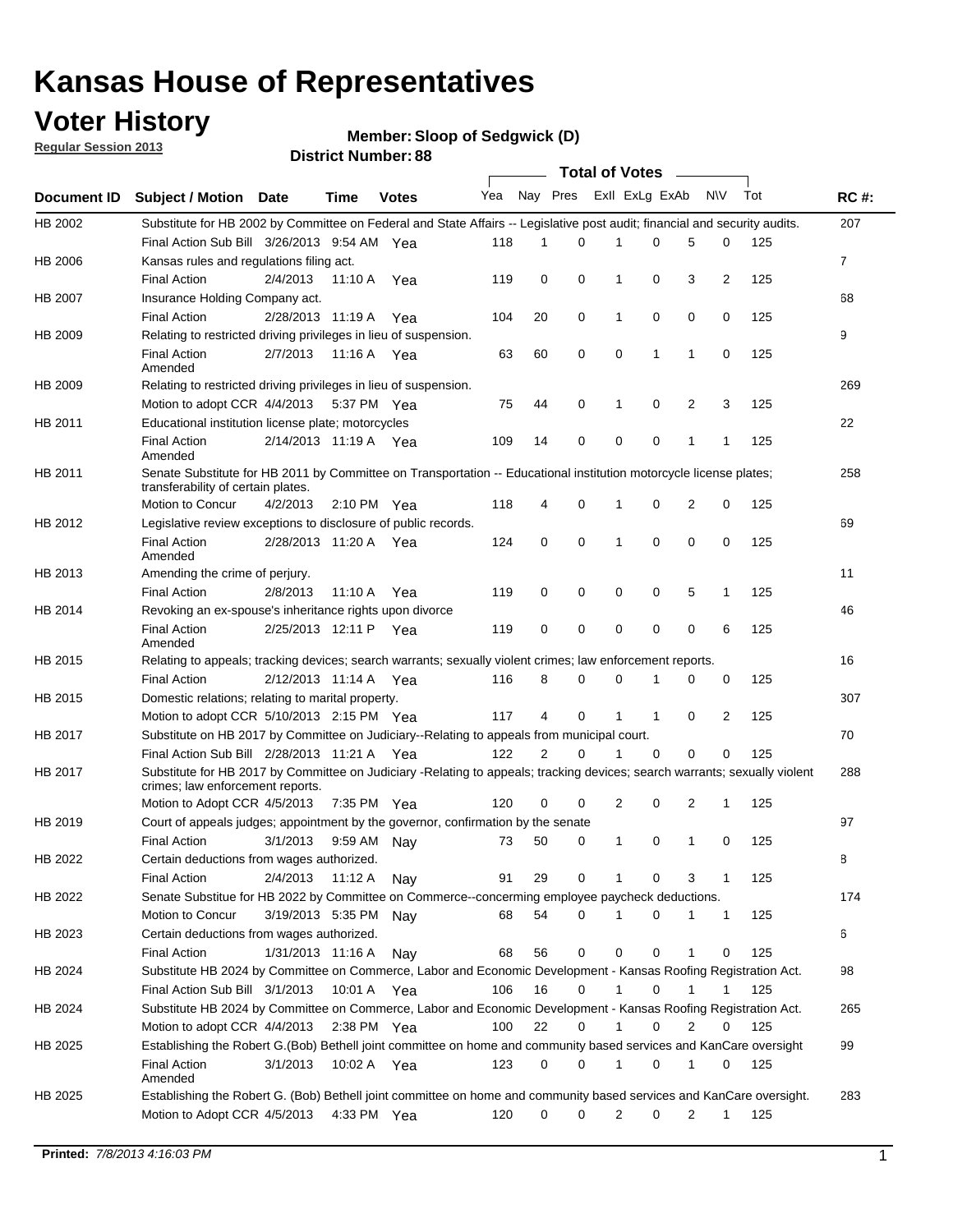## **Voter History**

**Member: Sloop of Sedgwick (D)** 

**Regular Session 2013**

|                    |                                                                                                                                                                                                                                                       |                       |         |              |     |                         | <b>Total of Votes</b> |                |   |                |           |     |             |
|--------------------|-------------------------------------------------------------------------------------------------------------------------------------------------------------------------------------------------------------------------------------------------------|-----------------------|---------|--------------|-----|-------------------------|-----------------------|----------------|---|----------------|-----------|-----|-------------|
| <b>Document ID</b> | <b>Subject / Motion Date</b>                                                                                                                                                                                                                          |                       | Time    | <b>Votes</b> | Yea | Nay Pres Exll ExLg ExAb |                       |                |   |                | <b>NV</b> | Tot | <b>RC#:</b> |
| HB 2028            | Providing for venue in Shawnee County District Court in certain forfeiture proceedings                                                                                                                                                                |                       |         |              |     |                         |                       |                |   |                |           |     | 12          |
|                    | <b>Final Action</b><br>Amended                                                                                                                                                                                                                        | 2/8/2013              | 11:12 A | Yea          | 119 | 1                       | 0                     | 0              | 0 | 5              | 0         | 125 |             |
| HB 2028            | Providing for venue in Shawnee County District Court in certain forfeiture proceedings                                                                                                                                                                |                       |         |              |     |                         |                       |                |   |                |           |     | 199         |
|                    | Motion to Concur                                                                                                                                                                                                                                      | 3/25/2013 9:36 AM Yea |         |              | 120 | 0                       | 0                     | 2              | 0 | 2              | 1         | 125 |             |
| HB 2030            | Creating wounded warrior deer hunting permits for injured combat veterans.                                                                                                                                                                            |                       |         |              |     |                         |                       |                |   |                |           |     | 25          |
|                    | <b>Final Action</b><br>Amended                                                                                                                                                                                                                        | 2/15/2013 11:16 A     |         | Yea          | 115 | 0                       | 0                     | 2              | 2 | 3              | 3         | 125 |             |
| HB 2033            | Concerning the regulation of knives                                                                                                                                                                                                                   |                       |         |              |     |                         |                       |                |   |                |           |     | 143         |
|                    | <b>Final Action</b>                                                                                                                                                                                                                                   | 3/7/2013              | 12:12 P | Nav          | 93  | 28                      | 0                     | 1              | 0 | 3              | 0         | 125 |             |
| HB 2033            | Concerning the regulation of knives.                                                                                                                                                                                                                  |                       |         |              |     |                         |                       |                |   |                |           |     | 270         |
|                    | Motion to adopt CCR 4/4/2013                                                                                                                                                                                                                          |                       |         | 5:43 PM Nay  | 95  | 26                      | 0                     |                | 0 | 3              | 0         | 125 |             |
| HB 2034            | Human trafficking; crimes of commercial sexual exploitation of a child, selling sexual relations, promoting the sale of sexual<br>relations and buying sexual relations; children in need of care; staff secure faciliies.                            |                       |         |              |     |                         |                       |                |   |                |           |     | 17          |
|                    | <b>Final Action</b><br>Amended                                                                                                                                                                                                                        | 2/12/2013 11:16 A Yea |         |              | 124 | 0                       | 0                     | 0              | 1 | 0              | 0         | 125 |             |
| HB 2034            | S Sub for HB 2034 by Committee on Judiciary - Human trafficking; crimes of commercial sexual exploitation of a child, selling<br>sexual relations, promoting the sale of sexual relations and buying sexual relations; children in need of care;staff |                       |         |              |     |                         |                       |                |   |                |           |     | 282         |
|                    | Motion to Adopt CCR 4/5/2013 4:18 PM Yea                                                                                                                                                                                                              |                       |         |              | 120 | 0                       | 0                     | $\overline{2}$ | 0 | $\overline{2}$ | 1         | 125 |             |
| HB 2035            | Cities; experience requirements for plumbers, electricians and certain mechanical contractors.                                                                                                                                                        |                       |         |              |     |                         |                       |                |   |                |           |     | 29          |
|                    | <b>Final Action</b>                                                                                                                                                                                                                                   | 2/18/2013 11:16 A     |         | Yea          | 117 | 2                       | 0                     | 2              | 0 | 4              | 0         | 125 |             |
| HB 2037            | Public property; religious displays; other displays.                                                                                                                                                                                                  |                       |         |              |     |                         |                       |                |   |                |           |     | 176         |
|                    | <b>Final Action</b>                                                                                                                                                                                                                                   | 3/20/2013 10:27 A     |         | Yea          | 120 | 3                       | 0                     |                | 0 | 1              | 0         | 125 |             |
| HB 2041            | Criminal history record information; definition; municipal court reporting; district court reporting.                                                                                                                                                 |                       |         |              |     |                         |                       |                |   |                |           |     | 19          |
|                    | <b>Final Action</b>                                                                                                                                                                                                                                   | 2/13/2013 11:23 A     |         | Yea          | 119 | 3                       | 0                     | 0              | 0 | 3              | 0         | 125 |             |
| HB 2042            | Appraisal of property for taxation purposes; appeals; changes.                                                                                                                                                                                        |                       |         |              |     |                         |                       |                |   |                |           |     | 158         |
|                    | <b>Final Action</b><br>Amended                                                                                                                                                                                                                        | 3/18/2013 11:19 A Yea |         |              | 109 | 12                      | 0                     | 2              | 0 | 2              | 0         | 125 |             |
| HB 2043            | Aggravated battery; driving under the influence.                                                                                                                                                                                                      |                       |         |              |     |                         |                       |                |   |                |           |     | 100         |
|                    | <b>Final Action</b><br>Amended                                                                                                                                                                                                                        | 3/1/2013              |         | 10:03 A Yea  | 123 | 0                       | 0                     | 1              | 0 | 1              | 0         | 125 |             |
| HB 2043            | Senate Substitute for HB 2043 by Committee on Judiciary - Attorney general; duties and responsibilities; notice of intent to<br>seek the death penalty.                                                                                               |                       |         |              |     |                         |                       |                |   |                |           |     | 271         |
|                    | Motion to adopt CCR 4/4/2013                                                                                                                                                                                                                          |                       |         | 5:48 PM Yea  | 121 | 0                       | 0                     | 1              | 0 | 3              | 0         | 125 |             |
| HB 2044            | Increasing the penalty for a person who distributes a controlled substance that causes great bodily harm or death.                                                                                                                                    |                       |         |              |     |                         |                       |                |   |                |           |     | 101         |
|                    | <b>Final Action</b><br>Amended                                                                                                                                                                                                                        | 3/1/2013              | 10:05 A | Yea          | 112 | 11                      | 0                     | 1              | 0 | 1              | 0         | 125 |             |
| HB 2047            | Requiring certain municipalities to vote to increase property tax revenues over previous year when such increase exceeds<br>inflation; publication.                                                                                                   |                       |         |              |     |                         |                       |                |   |                |           |     | 186         |
|                    | <b>Final Action</b><br>Amended                                                                                                                                                                                                                        | 3/21/2013 11:29 A     |         | Nav          | 68  | 53                      | 0                     | 1              | 0 | 3              | 0         | 125 |             |
| HB 2049            | Kansas department of agriculture; increasing certain fees and eliminating sunsets on various program fees.                                                                                                                                            |                       |         |              |     |                         |                       |                |   |                |           |     | 59          |
|                    | <b>Final Action</b><br>Amended                                                                                                                                                                                                                        | 2/27/2013 12:23 P     |         | Nay          | 77  | 46                      | 0                     | 1              | 0 | 1              | 0         | 125 |             |
| HB 2049            | Kansas department of agriculture; increasing certain fees; concerning sunsets on various program fees.                                                                                                                                                |                       |         |              |     |                         |                       |                |   |                |           |     | 324         |
|                    | Motion to adopt CCR 6/2/2013                                                                                                                                                                                                                          |                       | 12:28 A | Nay          | 45  | 64                      | 0                     | 1              | 0 | 6              | 9         | 125 |             |
| HB 2050            | Agriculture; agricultural chemical registration; pesticide business liablity insurance; repeal of the Kansas agricultural liming<br>materials act.                                                                                                    |                       |         |              |     |                         |                       |                |   |                |           |     | 60          |
|                    | <b>Final Action</b><br>Amended                                                                                                                                                                                                                        | 2/27/2013 12:25 P     |         | Yea          | 103 | 20                      | 0                     |                | 0 | 1              | 0         | 125 |             |
| HB 2051            | Substitute for HB 2051 by Committee on Agriculture and Natural Resources--Amending provisions relating to dams,<br>obstructions, sstreams and water flex accounts and transfer permits.                                                               |                       |         |              |     |                         |                       |                |   |                |           |     | 50          |
|                    | Final Action Sub Bill 2/26/2013 2:12 PM Yea                                                                                                                                                                                                           |                       |         |              | 117 | $\overline{c}$          | 0                     | 0              | 0 | 0              | 6         | 125 |             |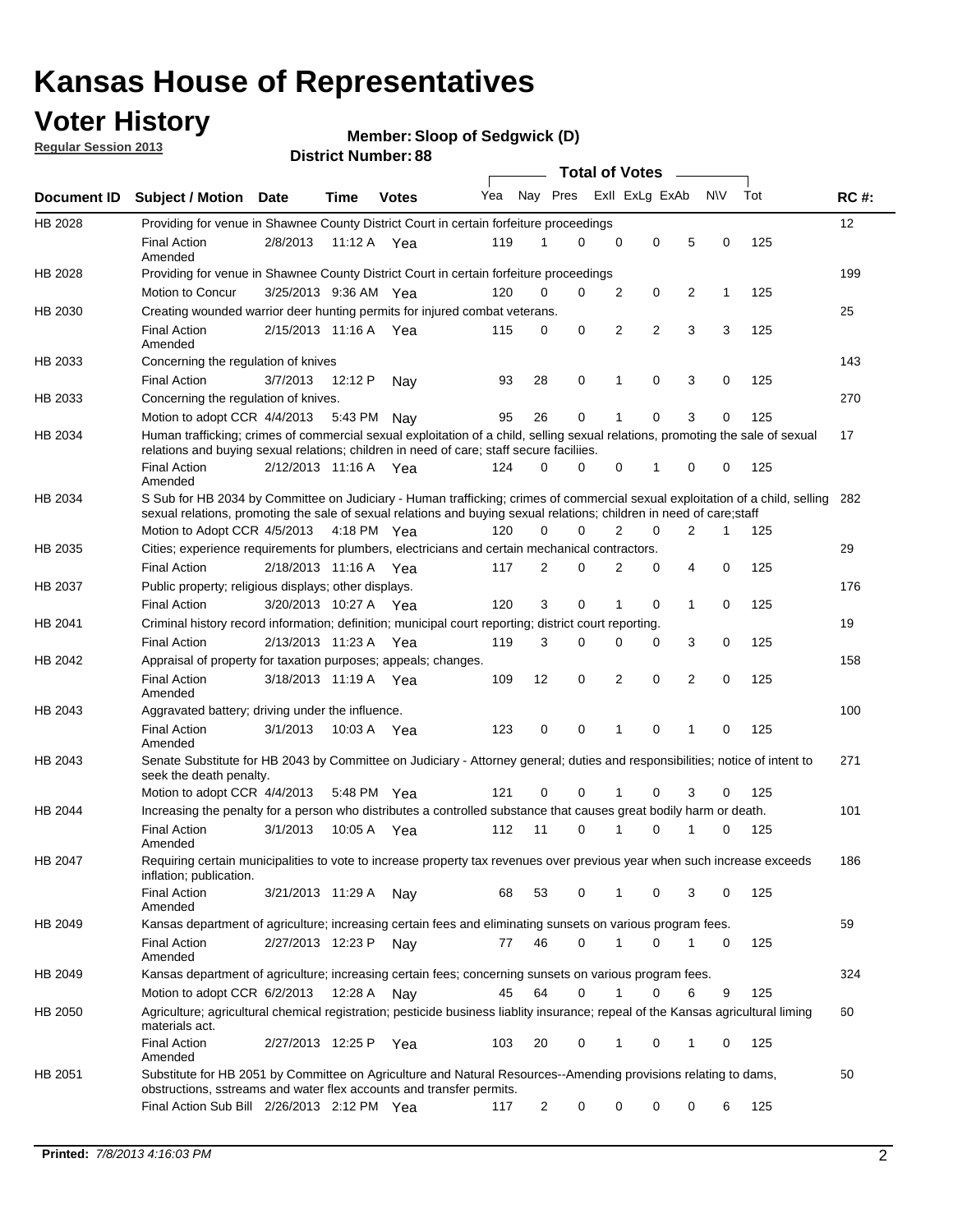## **Voter History**

**Member: Sloop of Sedgwick (D)** 

**Regular Session 2013**

|                |                                                                                                                                                                                                                                          |                       |             |              |     |                |                         | <b>Total of Votes</b> |                |             |                |                |     |             |
|----------------|------------------------------------------------------------------------------------------------------------------------------------------------------------------------------------------------------------------------------------------|-----------------------|-------------|--------------|-----|----------------|-------------------------|-----------------------|----------------|-------------|----------------|----------------|-----|-------------|
| Document ID    | <b>Subject / Motion Date</b>                                                                                                                                                                                                             |                       | Time        | <b>Votes</b> | Yea |                | Nay Pres Exll ExLg ExAb |                       |                |             |                | <b>NV</b>      | Tot | <b>RC#:</b> |
| HB 2052        | Discharging a firearm inside or into a city; unlawful acts; exceptions.                                                                                                                                                                  |                       |             |              |     |                |                         |                       |                |             |                |                |     | 155         |
|                | <b>Final Action</b><br>Amended                                                                                                                                                                                                           | 3/14/2013 11:20 A Yea |             |              | 121 | $\overline{2}$ | 0                       |                       | 0              | 0           | 2              | 0              | 125 |             |
| HB 2052        | Senate Substitute for HB 2052 by Committee on Federal and State Affairs - Concerning firearms; personal and family<br>protection act; concealed handguns in public building; other changes; unlawful discharge of a firearm inside city. |                       |             |              |     |                |                         |                       |                |             |                |                |     | 300         |
|                | Motion to Adopt CCR 4/5/2013 10:24 P                                                                                                                                                                                                     |                       |             | Nav          | 104 | 16             | 0                       |                       | 2              | 0           | 2              | $\mathbf 1$    | 125 |             |
| HB 2055        | Personal and Familly Protection Act; public buildings; adequate security.                                                                                                                                                                |                       |             |              |     |                |                         |                       |                |             |                |                |     | 156         |
|                | <b>Final Action</b><br>Amended                                                                                                                                                                                                           | 3/14/2013 11:26 A     |             | Nav          | 84  | 38             | 0                       |                       | 0              | $\Omega$    | $\overline{2}$ | $\mathbf{1}$   | 125 |             |
| HB 2057        | Concerning property taxation; relating to county appraisers; appointing interim appraiser.                                                                                                                                               |                       |             |              |     |                |                         |                       |                |             |                |                |     | 208         |
|                | <b>Final Action</b>                                                                                                                                                                                                                      | 3/26/2013 9:55 AM Yea |             |              | 119 | 0              | 0                       |                       | 1              | $\mathbf 0$ | 5              | 0              | 125 |             |
| HB 2058        | Taxation of helium and certain other gases under mineral severance tax, and prohibition of certain refunds related thereto.                                                                                                              |                       |             |              |     |                |                         |                       |                |             |                |                |     | 159         |
|                | <b>Final Action</b>                                                                                                                                                                                                                      | 3/18/2013 11:21 A Yea |             |              | 119 | $\overline{2}$ | $\Omega$                |                       | $\overline{2}$ | 0           | $\overline{2}$ | 0              | 125 |             |
| HB 2059        | Income tax deductions and modifications and severance tax exemptions; basis of partner's interest and shareholder's stock;<br>statutory clarification.                                                                                   |                       |             |              |     |                |                         |                       |                |             |                |                |     | 14          |
|                | <b>Final Action</b><br>Amended                                                                                                                                                                                                           | 2/11/2013 11:42 A Yea |             |              | 122 | $\overline{2}$ | 0                       |                       | 0              | 0           | 1              | 0              | 125 |             |
| HB 2059        | Income tax deductions and modifications and severance tax exemptions; basis of partner's interest and shareholder's stock;<br>statutory clarification.                                                                                   |                       |             |              |     |                |                         |                       |                |             |                |                |     | 293         |
|                | Motion to Concur                                                                                                                                                                                                                         | 4/5/2013              | 8:14 PM Nav |              | 0   | 120            | 0                       |                       | 2              | 0           | 2              | 1              | 125 |             |
| HB 2059        | Income tax rates, deductions and credits; rural opportunity zones; sales tax rates and distribution of revenue; severance tax;<br>and property tax exemptions for IRB property and property damaged by natural disaster.                 |                       |             |              |     |                |                         |                       |                |             |                |                |     | 322         |
|                | Motion to adopt CCR 6/2/2013                                                                                                                                                                                                             |                       | 12:11 A     | Nav          | 69  | 45             | 0                       |                       | 1              | 0           | 6              | 4              | 125 |             |
| <b>HB 2060</b> | Prohibiting certain confined persons from receiving food sales tax refunds and homestead property tax refunds.                                                                                                                           |                       |             |              |     |                |                         |                       |                |             |                |                |     | 10          |
|                | <b>Final Action</b><br>Amended                                                                                                                                                                                                           | 2/7/2013              | 11:18 A     | Yea          | 123 | 0              | $\Omega$                |                       | 0              | 1           | 1              | $\Omega$       | 125 |             |
| HB 2065        | Creating the crime of home improvement fraud.                                                                                                                                                                                            |                       |             |              |     |                |                         |                       |                |             |                |                |     | 20          |
|                | <b>Final Action</b><br>Amended                                                                                                                                                                                                           | 2/13/2013 11:26 A Yea |             |              | 106 | 16             | 0                       |                       | 0              | 0           | 3              | 0              | 125 |             |
| HB 2066        | Physical therapists; evaluation and treatment of patients.                                                                                                                                                                               |                       |             |              |     |                |                         |                       |                |             |                |                |     | 26          |
|                | <b>Final Action</b><br>Amended                                                                                                                                                                                                           | 2/15/2013 11:18 A Yea |             |              | 98  | 16             | $\mathbf 0$             |                       | 2              | 2           | 3              | 4              | 125 |             |
| <b>HB 2067</b> | Board of nursing; assistant attorneys general.                                                                                                                                                                                           |                       |             |              |     |                |                         |                       |                |             |                |                |     | 15          |
|                | <b>Final Action</b>                                                                                                                                                                                                                      | 2/11/2013 11:44 A Yea |             |              | 123 | $\mathbf{1}$   | 0                       |                       | 0              | 0           | 1              | 0              | 125 |             |
| HB 2069        | Public policy; certain city ordinances and county resolutions declared void.                                                                                                                                                             |                       |             |              |     |                |                         |                       |                |             |                |                |     | 102         |
|                | <b>Final Action</b><br>Amended                                                                                                                                                                                                           | 3/1/2013              | 10:06 A     | Nav          | 92  | 31             | 0                       |                       | 1              | 0           | 1              | 0              | 125 |             |
| HB 2069        | Public policy; certain city ordinances and county resolutions declared void.                                                                                                                                                             |                       |             |              |     |                |                         |                       |                |             |                |                |     | 292         |
|                | Motion to Concur                                                                                                                                                                                                                         | 4/5/2013              |             | 8:04 PM Nay  | 88  | 32             | 0                       |                       | $\overline{2}$ | 0           | $\overline{2}$ | $\mathbf{1}$   | 125 |             |
| HB 2070        | Appearance bond conditions; surety and bounty hunter regulation.                                                                                                                                                                         |                       |             |              |     |                |                         |                       |                |             |                |                |     | 103         |
|                | <b>Final Action</b><br>Amended                                                                                                                                                                                                           | 3/1/2013              |             | 10:08 A Yea  | 122 | $\mathbf{1}$   | 0                       |                       | 1              | 0           | $\mathbf{1}$   | 0              | 125 |             |
| HB 2074        | Cities and counties; solid waste disposal areas; restrictions.                                                                                                                                                                           |                       |             |              |     |                |                         |                       |                |             |                |                |     | 139         |
|                | <b>Emergency Final</b><br><b>Action Amend</b>                                                                                                                                                                                            | 3/1/2013              |             | 1:11 PM Yea  | 102 | 19             | 0                       |                       | $\mathbf{1}$   | 0           | $\mathbf{1}$   | $\overline{2}$ | 125 |             |
| HB 2075        | Cities; qualifications and rehabilitation of abandoned property.                                                                                                                                                                         |                       |             |              |     |                |                         |                       |                |             |                |                |     | 61          |
|                | <b>Final Action</b><br>Amended                                                                                                                                                                                                           | 2/27/2013 12:27 P Yea |             |              | 72  | 51             | 0                       |                       | 1              | 0           | 1              | 0              | 125 |             |
| HB 2077        | Granting professional licenses to military service members.<br><b>Final Action</b><br>Amended                                                                                                                                            | 2/26/2013 2:13 PM Yea |             |              | 119 | 0              | 0                       |                       | $\overline{2}$ | 0           | $\overline{2}$ | 2              | 125 | 51          |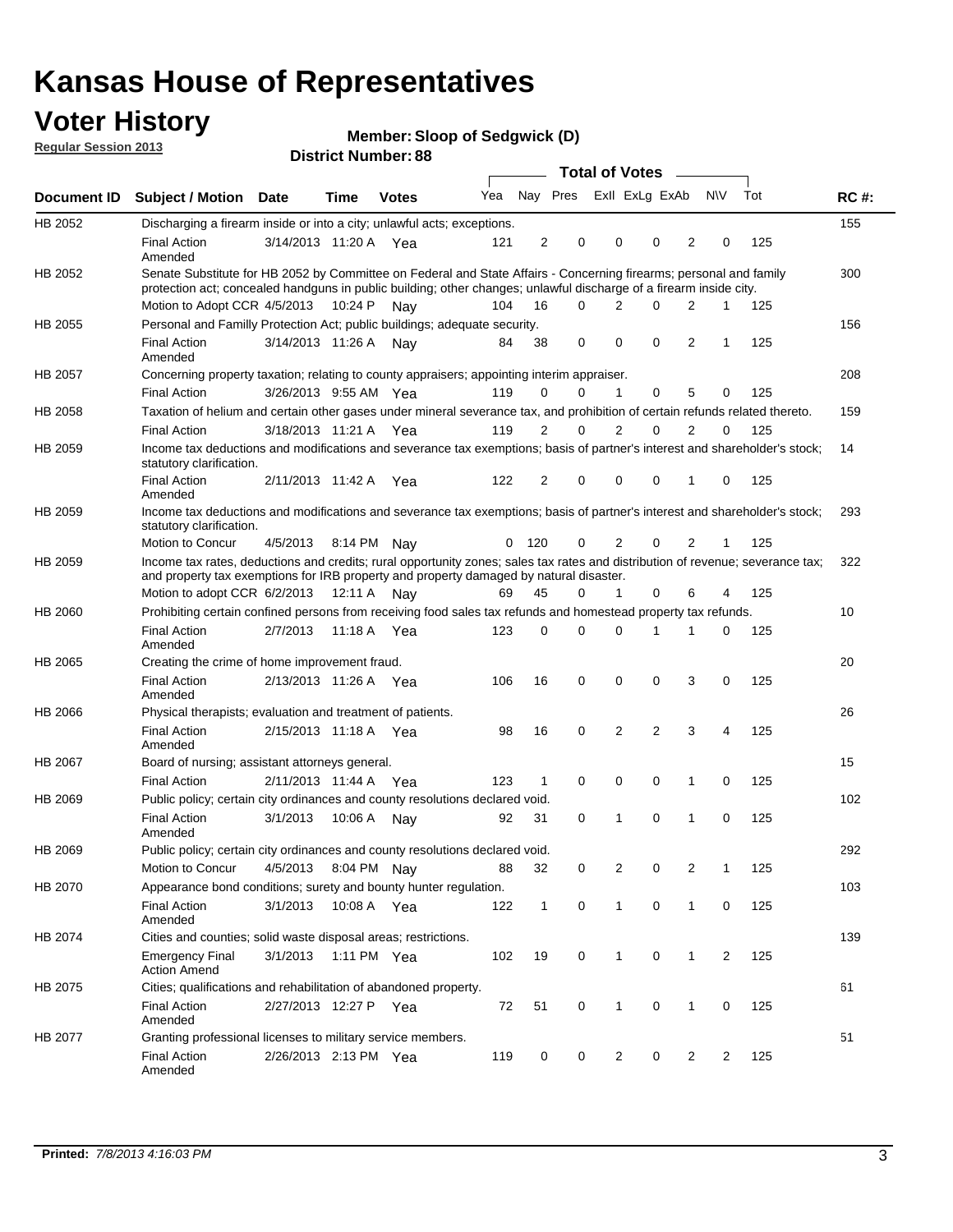## **Voter History**

**Member: Sloop of Sedgwick (D)** 

**Regular Session 2013**

|             |                                                                                                                                                                                                       |                       |             |              |     |                | <b>Total of Votes</b> |                |             | $\frac{1}{2}$ |           |     |             |
|-------------|-------------------------------------------------------------------------------------------------------------------------------------------------------------------------------------------------------|-----------------------|-------------|--------------|-----|----------------|-----------------------|----------------|-------------|---------------|-----------|-----|-------------|
| Document ID | <b>Subject / Motion Date</b>                                                                                                                                                                          |                       | Time        | <b>Votes</b> | Yea | Nay Pres       |                       | ExII ExLg ExAb |             |               | <b>NV</b> | Tot | <b>RC#:</b> |
| HB 2078     | Authorizing certain licensing boards to accept education, training or experience completed in the military towards licensure in<br>this state.                                                        |                       |             |              |     |                |                       |                |             |               |           |     | 52          |
|             | <b>Final Action</b><br>Amended                                                                                                                                                                        | 2/26/2013 2:14 PM Yea |             |              | 119 | 0              | 0                     | 2              | 0           | 2             | 2         | 125 |             |
| HB 2078     | Authorizing certain licensing boards to accept education, training or experience of military service members towards obtaining 275<br>licensure in this state.                                        |                       |             |              |     |                |                       |                |             |               |           |     |             |
|             | Motion to adopt CCR 4/5/2013                                                                                                                                                                          |                       | 11:42 A     | Yea          | 120 | $\mathbf 0$    | 0                     | 2              | 0           | 3             | 0         | 125 |             |
| HB 2081     | Forfeiture of property related to violations of certain criminal acts.                                                                                                                                |                       |             |              |     |                |                       |                |             |               |           |     | 18          |
|             | <b>Final Action</b><br>Amended                                                                                                                                                                        | 2/12/2013 11:17 A Yea |             |              | 124 | 0              | 0                     | 0              | 1           | 0             | 0         | 125 |             |
| HB 2081     | Forfeiture of property related to violations of certain criminal acts.                                                                                                                                |                       |             |              |     |                |                       |                |             |               |           |     | 306         |
|             | Motion to adopt CCR 5/10/2013 10:38 A                                                                                                                                                                 |                       |             | Yea          | 121 | 0              | 0                     | 1              | 1           | 2             | 0         | 125 |             |
| HB 2083     | Public employees relations boards; assessment of certain costs.                                                                                                                                       |                       |             |              |     |                |                       |                |             |               |           |     | 104         |
|             | <b>Final Action</b><br>Amended                                                                                                                                                                        | 3/1/2013              | 10:09 A     | Nav          | 87  | 36             | 0                     | 1              | 0           | 1             | 0         | 125 |             |
| HB 2084     | Tax credits for community services contributions; youth apprenticeship and entrepreneurship.                                                                                                          |                       |             |              |     |                |                       |                |             |               |           |     | 105         |
|             | <b>Final Action</b><br>Amended                                                                                                                                                                        | 3/1/2013              | 10:11 A     | Yea          | 120 | 3              | 0                     | 1              | $\mathbf 0$ | 1             | 0         | 125 |             |
| HB 2084     | Tax credits for community services contributions; youth apprenticeship and entrepreneurship.                                                                                                          |                       |             |              |     |                |                       |                |             |               |           |     | 316         |
|             | Sub Motion to Concur 5/24/2013 9:33 AM Nay                                                                                                                                                            |                       |             |              | 5   | 109            | 0                     | 1              | 0           | 9             | 1         | 125 |             |
| HB 2086     | Eligible infrastructure costs for tax increment financing and community improvement districts; bond repayment tax revenue<br>pledge requirements.                                                     |                       |             |              |     |                |                       |                |             |               |           |     | 160         |
|             | <b>Final Action</b>                                                                                                                                                                                   | 3/18/2013 11:24 A     |             | Nav          | 61  | 60             | $\Omega$              | 2              | 0           | 2             | 0         | 125 |             |
| HB 2086     | Eligible infrastructure costs for tax increment financing and community improvement districts; bond repayment tax revenue<br>pledge requirements.                                                     |                       |             |              |     |                |                       |                |             |               |           |     | 173         |
|             | <b>Final Action</b>                                                                                                                                                                                   | 3/19/2013 5:25 PM Yea |             |              | 81  | 41             | 0                     | 1              | 0           | 1             | 1         | 125 |             |
| HB 2091     | Publication of delinquent personal property tax statements.                                                                                                                                           |                       |             |              |     |                |                       |                |             |               |           |     | 161         |
|             | <b>Final Action</b><br>Amended                                                                                                                                                                        | 3/18/2013 11:25 A     |             | Nav          | 81  | 40             | 0                     | $\overline{2}$ | $\mathbf 0$ | 2             | 0         | 125 |             |
| HB 2093     | Amending the crime of identity theft.                                                                                                                                                                 |                       |             |              |     |                |                       |                |             |               |           |     | 106         |
|             | <b>Final Action</b><br>Amended                                                                                                                                                                        | 3/1/2013              | 10:12 A     | Yea          | 123 | 0              | 0                     | 1              | $\Omega$    | 1             | 0         | 125 |             |
| HB 2093     | Senate Substitute for HB 2093 by Committee on Judiciary - Identity theft and identity fraud; unlawful acts concerning<br>computers; DNA testing and exculpatory evidence; murder in the first degree. |                       |             |              |     |                |                       |                |             |               |           |     | 289         |
|             | Motion to Adopt CCR 4/5/2013 7:49 PM Yea                                                                                                                                                              |                       |             |              | 118 | $\overline{2}$ | 0                     | 2              | 0           | 2             | 1         | 125 |             |
| HB 2094     | Student electronic privacy at public and private postsecondary educational institutions.                                                                                                              |                       |             |              |     |                |                       |                |             |               |           |     | 164         |
|             | <b>Final Action</b><br>Amended                                                                                                                                                                        | 3/19/2013 10:33 A     |             | Yea          | 123 | 0              | 0                     | 1              | 0           | 1             | 0         | 125 |             |
| HB 2096     | Local governmental entities and investment of public moneys.                                                                                                                                          |                       |             |              |     |                |                       |                |             |               |           |     | 23          |
|             | <b>Final Action</b>                                                                                                                                                                                   | 2/14/2013 11:21 A Yea |             |              | 123 | 0              | 0                     | 0              | 0           | 1             | 1         | 125 |             |
| HB 2099     | Insurance- updating certain statutory references.                                                                                                                                                     |                       |             |              |     |                |                       |                |             |               |           |     | 71          |
|             | <b>Final Action</b><br>Amended                                                                                                                                                                        | 2/28/2013 11:23 A Yea |             |              | 124 | 0              | 0                     | $\mathbf{1}$   | $\mathbf 0$ | $\mathbf 0$   | 0         | 125 |             |
| HB 2101     | Interstate transmission siting compact.                                                                                                                                                               |                       |             |              |     |                |                       |                |             |               |           |     | 209         |
|             | Final Action<br>Amended                                                                                                                                                                               | 3/26/2013 9:56 AM Yea |             |              | 118 | 1              | 0                     | 1              | 0           | 5             | 0         | 125 |             |
| HB 2105     | Substitute HB 2105 by Committee on Commerce, Labor and Economic Development - Employment security law.                                                                                                |                       |             |              |     |                |                       |                |             |               |           |     | 107         |
|             | Final Action Sub Bill 3/1/2013 10:13 A Nay                                                                                                                                                            |                       |             |              | 88  | 35             | 0                     | 1              | $\Omega$    | 1             | $\Omega$  | 125 |             |
| HB 2105     | Substitute HB 2105 by Committee on Commerce, Labor and Economic Development - Employment security law.                                                                                                |                       |             |              |     |                |                       |                |             |               |           |     | 298         |
|             | Motion to adopt CCR 4/5/2013 9:46 PM Nay                                                                                                                                                              |                       |             |              | 89  | 31             | 0                     | 2              | 0           | 2             | 1         | 125 |             |
| HB 2106     | Portable electronics insurance act.                                                                                                                                                                   |                       |             |              |     |                |                       |                |             |               |           |     | 133         |
|             | <b>Emergency Final</b><br>Action                                                                                                                                                                      | 3/1/2013              | 1:03 PM Yea |              | 117 | 4              | 0                     | $\mathbf{1}$   | 0           | 1             | 2         | 125 |             |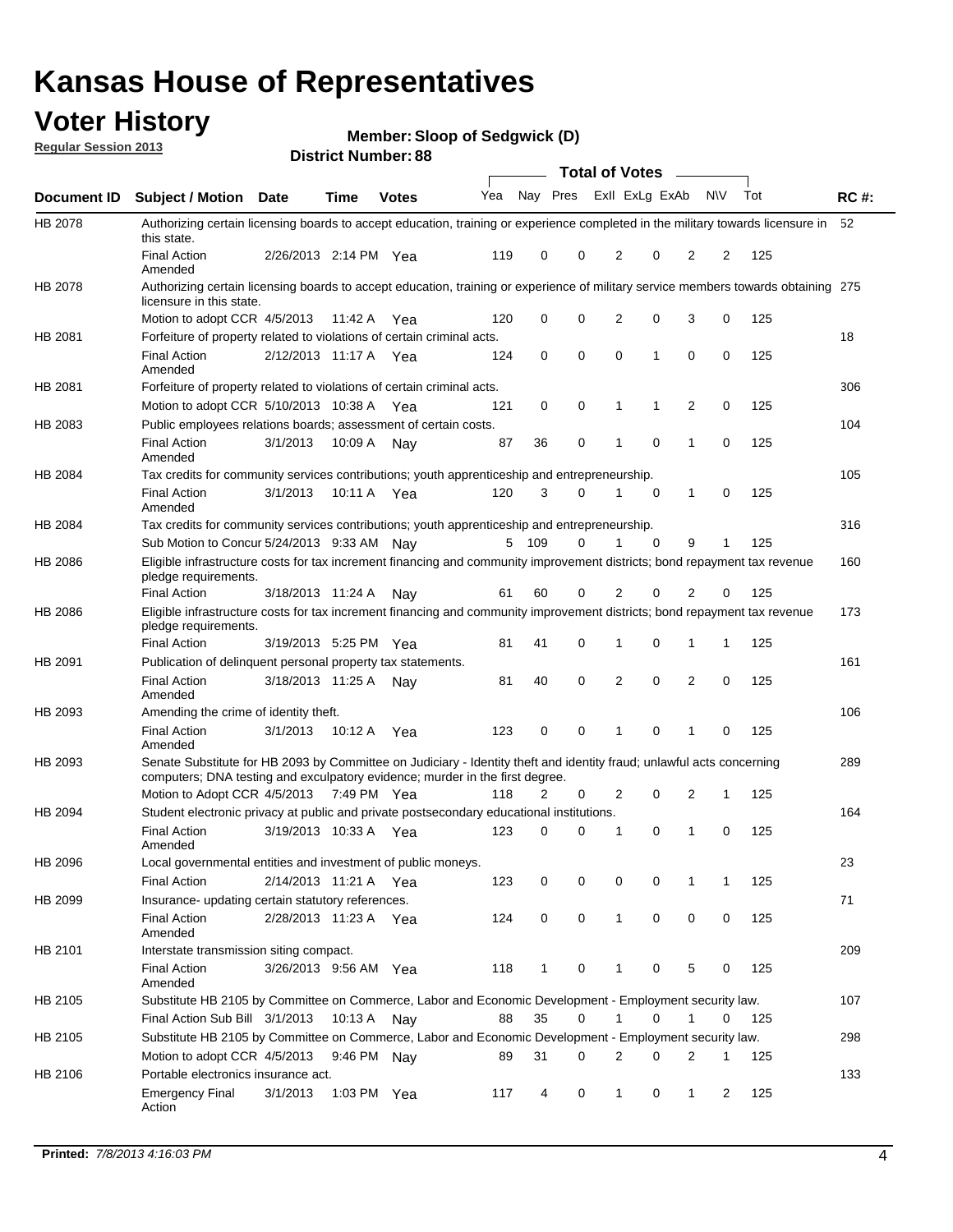## **Voter History**

**Member: Sloop of Sedgwick (D)** 

**Regular Session 2013**

|             |                                                                                                                                                                                                                                                                      |                       |             |              |     |              | <b>Total of Votes</b> |                |   | $\overline{\phantom{0}}$ |           |     |     |
|-------------|----------------------------------------------------------------------------------------------------------------------------------------------------------------------------------------------------------------------------------------------------------------------|-----------------------|-------------|--------------|-----|--------------|-----------------------|----------------|---|--------------------------|-----------|-----|-----|
| Document ID | Subject / Motion Date                                                                                                                                                                                                                                                |                       | Time        | <b>Votes</b> | Yea | Nay Pres     |                       | Exll ExLg ExAb |   |                          | <b>NV</b> | Tot | RC# |
| HB 2107     | Insurance; enacting the electronic notice and document act.                                                                                                                                                                                                          |                       |             |              |     |              |                       |                |   |                          |           |     | 134 |
|             | <b>Emergency Final</b><br><b>Action Amend</b>                                                                                                                                                                                                                        | 3/1/2013              | 1:04 PM Yea |              | 121 | 0            | 0                     | 1              | 0 | 1                        | 2         | 125 |     |
| HB 2107     | Insurance; enacting the electronic notice and document act, return of premiums separate from the notice of adverse<br>underwriting decision, statutory updates, uninsurable health plan increase in lifetime limit, mandate lite, certain company<br>dividend plans. |                       |             |              |     |              |                       |                |   |                          |           |     | 281 |
|             | Motion to Adopt CCR 4/5/2013                                                                                                                                                                                                                                         |                       | 4:06 PM     | Nav          | 69  | 50           | 0                     | 2              | 0 | 3                        | 1         | 125 |     |
| HB 2109     | School finance; military pupil count.                                                                                                                                                                                                                                |                       |             |              |     |              |                       |                |   |                          |           |     | 108 |
|             | <b>Final Action</b>                                                                                                                                                                                                                                                  | 3/1/2013              | 10:15 A     | Yea          | 104 | 19           | 0                     | 1              | 0 | $\mathbf{1}$             | 0         | 125 |     |
| HB 2109     | Enacting the Kansas children's protection act.                                                                                                                                                                                                                       |                       |             |              |     |              |                       |                |   |                          |           |     | 277 |
|             | Motion to Adopt CCR 4/5/2013                                                                                                                                                                                                                                         |                       | 12:31 P Yea |              | 116 | 2            | 0                     | 2              | 0 | 3                        | 2         | 125 |     |
| HB 2112     | Campaign finance; transfer of campaign money to another candidacy.                                                                                                                                                                                                   |                       |             |              |     |              |                       |                |   |                          |           |     | 72  |
|             | <b>Final Action</b><br>Amended                                                                                                                                                                                                                                       | 2/28/2013 11:25 A     |             | Nay          | 95  | 29           | 0                     | 1              | 0 | 0                        | 0         | 125 |     |
| HB 2114     | Debt setoff; collection assistance fee.                                                                                                                                                                                                                              |                       |             |              |     |              |                       |                |   |                          |           |     | 21  |
|             | <b>Final Action</b>                                                                                                                                                                                                                                                  | 2/13/2013 11:34 A     |             | Yea          | 90  | 32           | 0                     | 0              | 0 | 3                        | 0         | 125 |     |
| HB 2115     | Relating to the employment of retired judges and justices.                                                                                                                                                                                                           |                       |             |              |     |              |                       |                |   |                          |           |     | 73  |
|             | <b>Final Action</b>                                                                                                                                                                                                                                                  | 2/28/2013 11:27 A Yea |             |              | 124 | 0            | 0                     | 1              | 0 | 0                        | 0         | 125 |     |
| HB 2115     | Courts; employment of retired judges and justices; court debt setoff.                                                                                                                                                                                                |                       |             |              |     |              |                       |                |   |                          |           |     | 309 |
|             | Motion to Adopt CCR 5/14/2013 2:14 PM Yea                                                                                                                                                                                                                            |                       |             |              | 100 | 13           | 0                     | 1              | 0 | 9                        | 2         | 125 |     |
| HB 2118     | Preservation of historic property; environs authority deleted.                                                                                                                                                                                                       |                       |             |              |     |              |                       |                |   |                          |           |     | 62  |
|             | <b>Final Action</b>                                                                                                                                                                                                                                                  | 2/27/2013 12:30 P     |             | Nav          | 99  | 24           | 0                     | 1              | 0 | 1                        | 0         | 125 |     |
| HB 2120     | Updating provisions relating to the Kansas bureau of investigations DNA database.                                                                                                                                                                                    |                       |             |              |     |              |                       |                |   |                          |           |     | 109 |
|             | <b>Final Action</b><br>Amended                                                                                                                                                                                                                                       | 3/1/2013              | 10:16 A     | Yea          | 121 | 2            | 0                     | 1              | 0 | 1                        | 0         | 125 |     |
| HB 2120     | Updating provisions relating to DNA collection and DNA evidence; amending the definition of a bet for purposes of the Kansas 302                                                                                                                                     |                       |             |              |     |              |                       |                |   |                          |           |     |     |
|             | criminal code; sentencing for possession of a firearm during a drug felony<br>Motion to adopt CCR 5/9/2013 11:32 A Yea                                                                                                                                               |                       |             |              | 74  | 49           | 0                     |                | 0 | 1                        | 0         | 125 |     |
| HB 2122     | Real estate brokers and salespersons; licensing requirements; sales transaction requirements.                                                                                                                                                                        |                       |             |              |     |              |                       |                |   |                          |           |     | 37  |
|             | <b>Final Action</b><br>Amended                                                                                                                                                                                                                                       | 2/20/2013 11:13 A Yea |             |              | 121 | 1            | 0                     |                | 0 | $\overline{2}$           | 0         | 125 |     |
| HB 2125     | Increasing real estate broker's and salesperson's license fees.                                                                                                                                                                                                      |                       |             |              |     |              |                       |                |   |                          |           |     | 38  |
|             | <b>Final Action</b>                                                                                                                                                                                                                                                  | 2/20/2013 12:16 P     |             | Yea          | 71  | 50           | 1                     | 0              | 0 | 0                        | 3         | 125 |     |
| HB 2128     | Open records act; exceptions.                                                                                                                                                                                                                                        |                       |             |              |     |              |                       |                |   |                          |           |     | 74  |
|             | <b>Final Action</b><br>Amended                                                                                                                                                                                                                                       | 2/28/2013 11:28 A     |             | Yea          | 124 | 0            | 0                     |                | 0 | 0                        | 0         | 125 |     |
| HB 2128     | Open records act; exceptions.                                                                                                                                                                                                                                        |                       |             |              |     |              |                       |                |   |                          |           |     | 259 |
|             | Motion to Concur                                                                                                                                                                                                                                                     | 4/3/2013              | 10:29 A     | Yea          | 119 | 0            | 0                     | 1              | 0 | 3                        | 2         | 125 |     |
| HB 2130     | Elections; petition circulators.                                                                                                                                                                                                                                     |                       |             |              |     |              |                       |                |   |                          |           |     | 30  |
|             | <b>Final Action</b>                                                                                                                                                                                                                                                  | 2/18/2013 11:17 A     |             | Yea          | 118 | $\mathbf{1}$ | 0                     | $\overline{2}$ | 0 | 4                        | 0         | 125 |     |
| HB 2135     | Property tax exemption; military housing.                                                                                                                                                                                                                            |                       |             |              |     |              |                       |                |   |                          |           |     | 162 |
|             | <b>Final Action</b>                                                                                                                                                                                                                                                  | 3/18/2013 11:27 A     |             | Yea          | 117 | 4            | 0                     | $\overline{c}$ | 0 | 2                        | 0         | 125 |     |
| HB 2138     | Repealing statutes related to oil and gas.                                                                                                                                                                                                                           |                       |             |              |     |              |                       |                |   |                          |           |     | 53  |
|             | <b>Final Action</b><br>Amended                                                                                                                                                                                                                                       | 2/26/2013 2:16 PM Yea |             |              | 119 | 0            | 0                     | $\overline{c}$ | 0 | $\overline{2}$           | 2         | 125 |     |
| HB 2139     | Canceled warrants.                                                                                                                                                                                                                                                   |                       |             |              |     |              |                       |                |   |                          |           |     | 75  |
|             | <b>Final Action</b><br>Amended                                                                                                                                                                                                                                       | 2/28/2013 11:30 A     |             | Nay          | 99  | 25           | 0                     | 1              | 0 | 0                        | 0         | 125 |     |
| HB 2139     | Canceled warrants.                                                                                                                                                                                                                                                   |                       |             |              |     |              |                       |                |   |                          |           |     | 266 |
|             | Motion to Concur                                                                                                                                                                                                                                                     | 4/4/2013              | 2:40 PM     | Nay          | 114 | 8            | 0                     | 1              | 0 | 2                        | 0         | 125 |     |
| HB 2140     | Repealing K.S.A. 72-60b03                                                                                                                                                                                                                                            |                       |             |              |     |              |                       |                |   |                          |           |     | 39  |
|             | <b>Final Action</b>                                                                                                                                                                                                                                                  | 2/20/2013 12:17 P     |             | Yea          | 122 | 0            | 0                     | 0              | 0 | 0                        | 3         | 125 |     |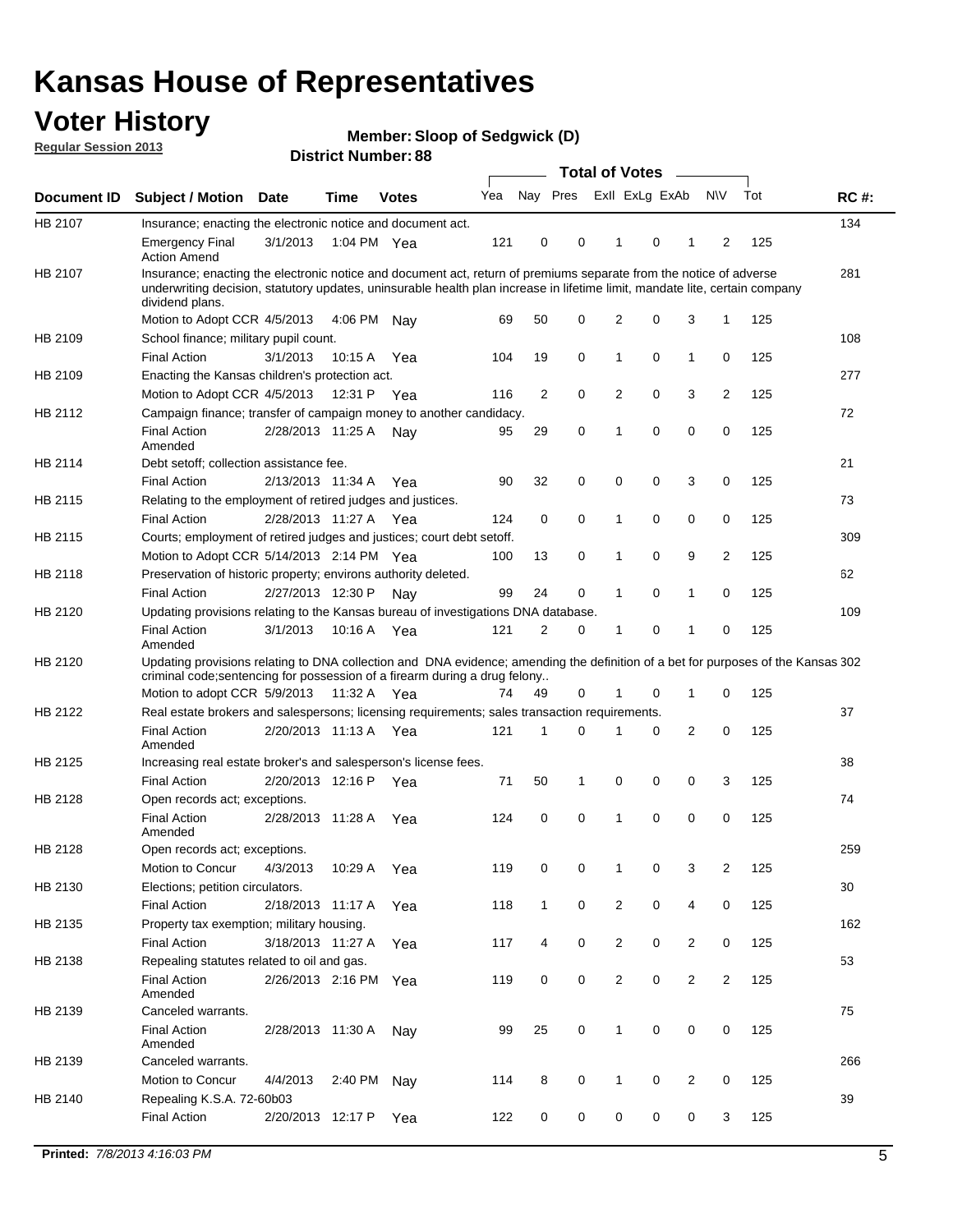## **Voter History**

**Member: Sloop of Sedgwick (D)** 

**Regular Session 2013**

|         |                                                                                                                                              |          |                       |              |                             |    | <b>Total of Votes</b> |              |          | $\sim$      |     |     |             |
|---------|----------------------------------------------------------------------------------------------------------------------------------------------|----------|-----------------------|--------------|-----------------------------|----|-----------------------|--------------|----------|-------------|-----|-----|-------------|
|         | Document ID Subject / Motion Date                                                                                                            |          | Time                  | <b>Votes</b> | Yea Nay Pres ExII ExLg ExAb |    |                       |              |          |             | N\V | Tot | <b>RC#:</b> |
| HB 2141 | Repealer; elections process for certain unified school districts.                                                                            |          |                       |              |                             |    |                       |              |          |             |     |     | 24          |
|         | <b>Final Action</b>                                                                                                                          |          | 2/14/2013 11:23 A     | Yea          | 123                         | 0  | 0                     | 0            | 0        | 1           | 1   | 125 |             |
| HB 2142 | Certain educational statutes concerning USD land transfers and higher education loan and grant programs.                                     |          |                       |              |                             |    |                       |              |          |             |     |     | 40          |
|         | <b>Final Action</b>                                                                                                                          |          | 2/20/2013 12:19 P     | Yea          | 122                         | 0  | 0                     | 0            | 0        | 0           | 3   | 125 |             |
| HB 2143 | Repealing outdated provisions relating to the purchase of certain real estate by the department of corrections.                              |          |                       |              |                             |    |                       |              |          |             |     |     | 34          |
|         | <b>Final Action</b>                                                                                                                          |          | 2/20/2013 11:09 A Yea |              | 122                         | 0  | 0                     |              | 0        | 2           | 0   | 125 |             |
| HB 2144 | Repealing unnecessary statutes relating to juveniles.                                                                                        |          |                       |              |                             |    |                       |              |          |             |     |     | 76          |
|         | <b>Final Action</b>                                                                                                                          |          | 2/28/2013 11:32 A Yea |              | 124                         | 0  | 0                     |              | 0        | 0           | 0   | 125 |             |
| HB 2145 | Repealing K.S.A. 75-5028; concerning the sale of real estate by the secretary of transportation.                                             |          |                       |              |                             |    |                       |              |          |             |     |     | 35          |
|         | <b>Final Action</b>                                                                                                                          |          | 2/20/2013 11:11 A Yea |              | 122                         | 0  | 0                     |              | 0        | 2           | 0   | 125 |             |
| HB 2146 | Repealing the cancer drug repository program K.S.A. 2012 Supp. 65-1664 through 65-1667 and amending K.S.A. 2012 Supp. 77<br>65-1636.         |          |                       |              |                             |    |                       |              |          |             |     |     |             |
|         | <b>Final Action</b>                                                                                                                          |          | 2/28/2013 11:33 A     | Yea          | 124                         | 0  | 0                     |              | 0        | 0           | 0   | 125 |             |
| HB 2147 | Repealer; use of metric system on certain road signs and markers, moving of heavy vehicles on bridges or culverts, interstate 94<br>bridges. |          |                       |              |                             |    |                       |              |          |             |     |     |             |
|         | <b>Final Action</b>                                                                                                                          | 3/1/2013 |                       | 9:52 AM Yea  | 123                         | 0  | 0                     | 1            | 0        | 1           | 0   | 125 |             |
| HB 2148 | Repealers; postsecondary education scholarship provisions.                                                                                   |          |                       |              |                             |    |                       |              |          |             |     |     | 41          |
|         | <b>Final Action</b>                                                                                                                          |          | 2/20/2013 12:21 P     | Yea          | 106                         | 16 | 0                     | 0            | 0        | 0           | 3   | 125 |             |
| HB 2149 | Repealers; postsecondary education student loans and tuition grants.                                                                         |          |                       |              |                             |    |                       |              |          |             |     |     | 42          |
|         | <b>Final Action</b>                                                                                                                          |          | 2/20/2013 12:22 P     | Nav          | 108                         | 14 | 0                     | 0            | 0        | $\Omega$    | 3   | 125 |             |
| HB 2149 | Repealing a \$500,000 transfer from highway patrol training center fund to the state general fund.                                           |          |                       |              |                             |    |                       |              |          |             |     |     | 314         |
|         | Motion to Concur                                                                                                                             |          | 5/23/2013 10:22 A Yea |              | 113                         | 0  | 0                     |              | 0        | 8           | 3   | 125 |             |
| HB 2150 | Repealers; workforce development loan program act.                                                                                           |          |                       |              |                             |    |                       |              |          |             |     |     | 78          |
|         | <b>Final Action</b>                                                                                                                          |          | 2/28/2013 11:34 A     | Nay          | 94                          | 30 | 0                     | 1            | 0        | $\mathbf 0$ | 0   | 125 |             |
| HB 2150 | Senate Substitute for HB 2150 by Committee on Commerce--Concerning the Kansas employment first oversight commission.                         |          |                       |              |                             |    |                       |              |          |             |     |     | 267         |
|         | Motion to Concur                                                                                                                             | 4/4/2013 |                       | 2:44 PM Yea  | 110                         | 12 | 0                     | 1            | 0        | 2           | 0   | 125 |             |
| HB 2151 | Repealers; report on medically underserved areas of the state.                                                                               |          |                       |              |                             |    |                       |              |          |             |     |     | 63          |
|         | <b>Final Action</b>                                                                                                                          |          | 2/27/2013 12:31 P     | Yea          | 123                         | 0  | 0                     | 1            | 0        | 1           | 0   | 125 |             |
| HB 2152 | Repealer: uniform land sales practices act.                                                                                                  |          |                       |              |                             |    |                       |              |          |             |     |     | 36          |
|         | <b>Final Action</b>                                                                                                                          |          | 2/20/2013 11:12 A     | Yea          | 122                         | 0  | 0                     | 1            | 0        | 2           | 0   | 125 |             |
| HB 2153 | Unused medications act; dontating entities.                                                                                                  |          |                       |              |                             |    |                       |              |          |             |     |     | 64          |
|         | <b>Final Action</b><br>Amended                                                                                                               |          | 2/27/2013 12:33 P     | Yea          | 123                         | 0  | 0                     |              | 0        | 1           | 0   | 125 |             |
| HB 2154 | Senate Substitute for HB 2154 by Committee on Public Health and Welfare--Cosmetology; relating to licensure and renewal of 31                |          |                       |              |                             |    |                       |              |          |             |     |     |             |
|         | persons, salons and clinics.<br><b>Final Action</b>                                                                                          |          | 2/18/2013 11:19 A     | Yea          | 119                         | 0  | 0                     | 2            | 0        | 4           | 0   | 125 |             |
|         | Amended                                                                                                                                      |          |                       |              |                             |    |                       |              |          |             |     |     |             |
| HB 2155 | Cosmetology; relating to licensure and renewal.                                                                                              |          |                       |              |                             |    |                       |              |          |             |     |     | 32          |
|         | <b>Final Action</b><br>Amended                                                                                                               |          | 2/18/2013 11:21 A Yea |              | 119                         | 0  | 0                     | 2            | 0        | 4           | 0   | 125 |             |
| HB 2156 | Repealers; school finance; area vocational school fund; local effort as applied to U.S.D. No. 450                                            |          |                       |              |                             |    |                       |              |          |             |     |     | 43          |
|         | <b>Final Action</b>                                                                                                                          |          | 2/20/2013 12:23 P     | Yea          | 122                         | 0  | 0                     | 0            | 0        | 0           | 3   | 125 |             |
| HB 2160 | Quality care assessment on skilled nursing care facilities.                                                                                  |          |                       |              |                             |    |                       |              |          |             |     |     | 144         |
|         | <b>Final Action</b>                                                                                                                          | 3/7/2013 | 12:13 P               | Yea          | 100                         | 21 | 0                     | $\mathbf{1}$ | 0        | 3           | 0   | 125 |             |
| HB 2162 | Prohibition on use of state appropriated moneys to lobby relating to gun control at federal, state and local ogvernment level.               |          |                       |              |                             |    |                       |              |          |             |     |     | 79          |
|         | <b>Final Action</b>                                                                                                                          |          | 2/28/2013 11:36 A Yea |              | 120                         | 4  | 0                     | 1            | 0        | 0           | 0   | 125 |             |
|         | Amended                                                                                                                                      |          |                       |              |                             |    |                       |              |          |             |     |     |             |
| HB 2162 | Prohibition on use of state appropriated moneys to lobby at federal, state and local government levels relating to gun control.              |          |                       |              |                             |    |                       |              |          |             |     |     | 312         |
|         | Motion to adopt CCR 5/21/2013 2:52 PM Nay                                                                                                    |          |                       |              | 83                          | 28 | 0                     | 1            | $\Omega$ | 13          | 0   | 125 |             |
| HB 2163 | Relating to garnishment proceedings.                                                                                                         |          |                       |              |                             |    |                       |              |          |             |     |     | 80          |
|         | <b>Final Action</b>                                                                                                                          |          | 2/28/2013 11:37 A Yea |              | 124                         | 0  | 0                     | $\mathbf{1}$ | 0        | 0           | 0   | 125 |             |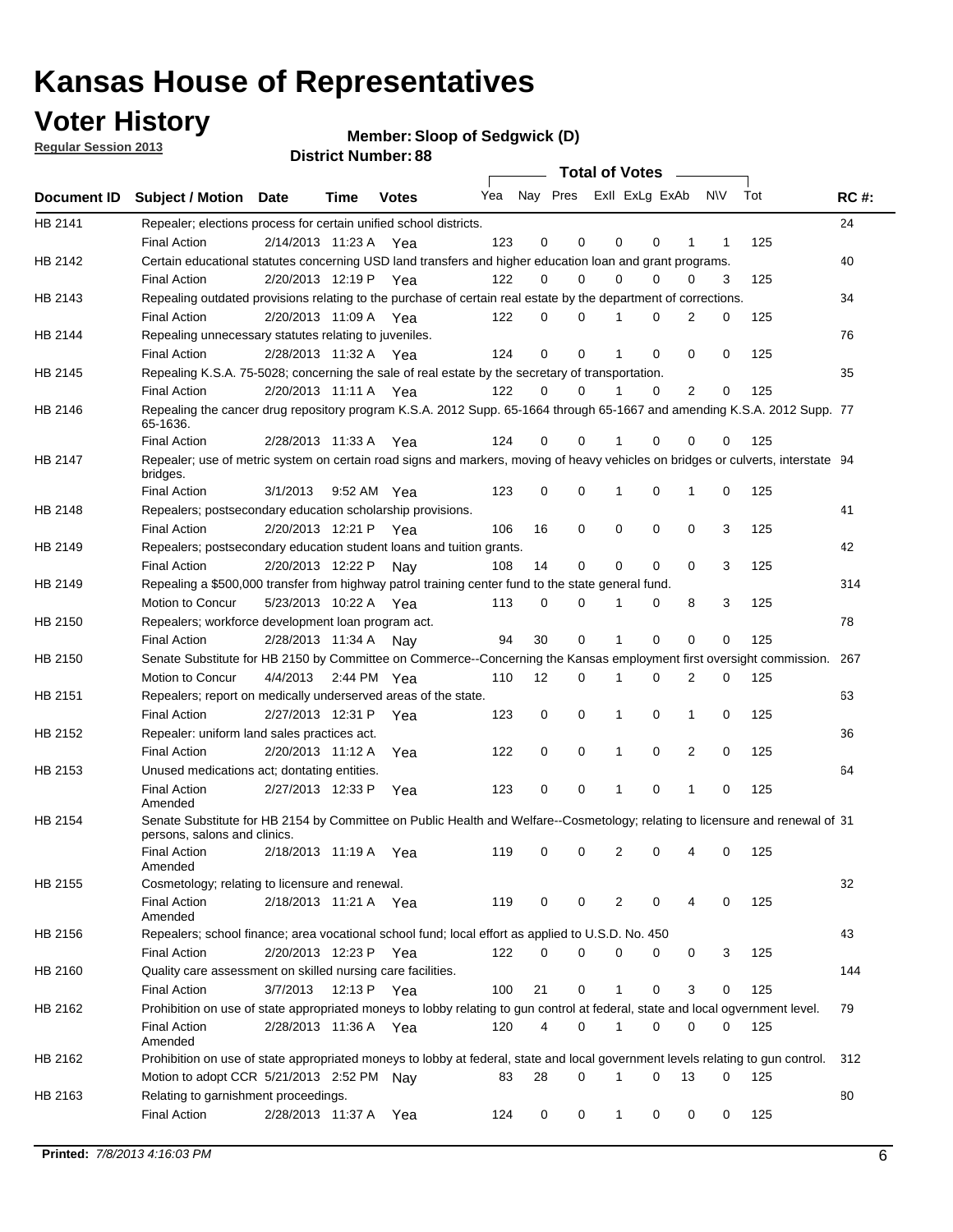## **Voter History**

**Member: Sloop of Sedgwick (D)** 

**Regular Session 2013**

|             |                                                                                                                                                                                                                                    |                       |             |              |     |             |          | <b>Total of Votes</b> |          | $\sim$         |            |     |             |
|-------------|------------------------------------------------------------------------------------------------------------------------------------------------------------------------------------------------------------------------------------|-----------------------|-------------|--------------|-----|-------------|----------|-----------------------|----------|----------------|------------|-----|-------------|
| Document ID | <b>Subject / Motion Date</b>                                                                                                                                                                                                       |                       | <b>Time</b> | <b>Votes</b> | Yea | Nay Pres    |          | Exll ExLg ExAb        |          |                | <b>N\V</b> | Tot | <b>RC#:</b> |
| HB 2164     | Relating to jurors; information disqualifying prospective juror from jury service.                                                                                                                                                 |                       |             |              |     |             |          |                       |          |                |            |     | 47          |
|             | <b>Final Action</b>                                                                                                                                                                                                                | 2/25/2013 12:12 P     |             | Nav          | 75  | 45          | 0        | 0                     | 0        | 0              | 5          | 125 |             |
| HB 2164     | Amended                                                                                                                                                                                                                            |                       |             |              |     |             |          |                       |          |                |            |     | 284         |
|             | Juries and grand juries.<br>Motion to Adopt CCR 4/5/2013                                                                                                                                                                           |                       | 5:53 PM Nay |              | 92  | 28          | 0        | $\overline{2}$        | 0        | $\overline{2}$ | 1          | 125 |             |
| HB 2166     | Sub HB 2166 by Committee on Judiciary -- Relating to the medical assistance recovery program.                                                                                                                                      |                       |             |              |     |             |          |                       |          |                |            |     | 165         |
|             | Final Action Sub Bill 3/19/2013 10:34 A Yea                                                                                                                                                                                        |                       |             |              | 112 | 11          | 0        |                       | 0        | 1              | 0          | 125 |             |
|             | Amended                                                                                                                                                                                                                            |                       |             |              |     |             |          |                       |          |                |            |     |             |
| HB 2167     | Establishing Native American legislative day at the capitol.                                                                                                                                                                       |                       |             |              |     |             |          |                       |          |                |            |     | 54          |
|             | <b>Final Action</b>                                                                                                                                                                                                                | 2/26/2013 2:17 PM Yea |             |              | 119 | 0           | 0        | $\overline{2}$        | 0        | $\overline{2}$ | 2          | 125 |             |
| HB 2167     | Senate Substitute for HB 2167 by Committee on Federal and State Affairs -- Concerning fireworks; regulations thereof.                                                                                                              |                       |             |              |     |             |          |                       |          |                |            |     | 261         |
|             | Motion to Concur                                                                                                                                                                                                                   | 4/4/2013              | 11:11 A     | Nav          | 100 | 23          | 0        |                       | 0        | 1              | 0          | 125 |             |
| HB 2169     | Allowing for proceedings to determine final disposition of prisoner's pending probation revocations.                                                                                                                               |                       |             |              |     |             |          |                       |          |                |            |     | 49          |
|             | <b>Final Action</b>                                                                                                                                                                                                                | 2/26/2013 2:10 PM Yea |             |              | 119 | 0           | 0        | 0                     | 0        | 0              | 6          | 125 |             |
| HB 2170     | Concerning sentencing dispositions, probation and postrelease supervision.                                                                                                                                                         |                       |             |              |     |             |          |                       |          |                |            |     | 110         |
|             | <b>Final Action</b><br>Amended                                                                                                                                                                                                     | 3/1/2013              | 10:23 A     | Nay          | 79  | 44          | 0        | 1                     | 0        | 1              | 0          | 125 |             |
| HB 2170     | Concerning sentencing dispositions, probation and postrelease supervision.                                                                                                                                                         |                       |             |              |     |             |          |                       |          |                |            |     | 256         |
|             | Motion to Concur                                                                                                                                                                                                                   | 4/1/2013              | 10:54 A     | Yea          | 75  | 44          | 0        | 1                     | 0        | 2              | 3          | 125 |             |
| HB 2172     | Cemeteries; cemetery corporations and cemetery merchandise.                                                                                                                                                                        |                       |             |              |     |             |          |                       |          |                |            |     | 81          |
|             | <b>Final Action</b><br>Amended                                                                                                                                                                                                     | 2/28/2013 11:38 A Yea |             |              | 124 | $\mathbf 0$ | $\Omega$ |                       | $\Omega$ | $\Omega$       | 0          | 125 |             |
| HB 2176     | The Eisenhower foundation license plate.                                                                                                                                                                                           |                       |             |              |     |             |          |                       |          |                |            |     | 57          |
|             | <b>Final Action</b>                                                                                                                                                                                                                | 2/27/2013 12:11 P     |             | Yea          | 112 | 11          | 0        | 0                     | 0        |                | 1          | 125 |             |
| HB 2177     | Relating to motor carriers; concerning safety rules and regulations; certificates of convenience and necessity; transportation of 55<br>certain materials.                                                                         |                       |             |              |     |             |          |                       |          |                |            |     |             |
|             | <b>Final Action</b><br>Amended                                                                                                                                                                                                     | 2/26/2013 2:18 PM Yea |             |              | 119 | 0           | 0        | 2                     | 0        | 2              | 2          | 125 |             |
| HB 2179     | Amending the secretary of labor's role of taking assignment of wage claims.                                                                                                                                                        |                       |             |              |     |             |          |                       |          |                |            |     | 111         |
|             | <b>Final Action</b><br>Amended                                                                                                                                                                                                     | 3/1/2013              | 10:24 A     | Nav          | 87  | 36          | 0        | 1                     | 0        | 1              | 0          | 125 |             |
| HB 2181     | Authorizing licensing bodies to accept certain online distance education courses towards licensure for military service member 55<br>applicants                                                                                    |                       |             |              |     |             |          |                       |          |                |            |     |             |
|             | <b>Final Action</b>                                                                                                                                                                                                                | 2/27/2013 12:34 P     |             | Yea          | 123 | 0           | 0        | 1                     | 0        | 1              | 0          | 125 |             |
| HB 2182     | Relating to grand juries.                                                                                                                                                                                                          |                       |             |              |     |             |          |                       |          |                |            |     | 152         |
|             | <b>Final Action</b><br>Amended                                                                                                                                                                                                     | 3/13/2013 11:20 A     |             | Nav          | 100 | 24          | 0        | 0                     | 0        | 1              | 0          | 125 |             |
| HB 2183     | Substitute HB 2183 by Committee on Health and Human Services - - designation and control of infectious and contagious<br>diseases.                                                                                                 |                       |             |              |     |             |          |                       |          |                |            |     | 112         |
|             | Final Action Sub Bill 3/1/2013<br>Amended                                                                                                                                                                                          |                       | 10:26 A Yea |              | 122 | 1           | 0        | $\mathbf{1}$          | 0        | 1              | 0          | 125 |             |
| HB 2183     | Substitute HB 2183 by Committee on Health and Human Services -- department of health and environment statutory duties<br>and functions, infectious and contagious diseases, laboratory services, health information technology and |                       |             |              |     |             |          |                       |          |                |            |     | 297         |
|             | Motion to Adopt CCR 4/5/2013                                                                                                                                                                                                       |                       | 9:37 PM Yea |              | 120 | 0           | 0        | 2                     | 0        | 2              | 1          | 125 |             |
| HB 2185     | Consolidation of citites and counties; dual majority vote.                                                                                                                                                                         |                       |             |              |     |             |          |                       |          |                |            |     | 113         |
|             | <b>Final Action</b><br>Amended                                                                                                                                                                                                     | 3/1/2013              | 10:27 A Yea |              | 119 | 4           | 0        | 1                     | 0        | $\mathbf{1}$   | 0          | 125 |             |
| HB 2193     | Public facilities; accessiblity standards for disabled persons.                                                                                                                                                                    |                       |             |              |     |             |          |                       |          |                |            |     | 145         |
|             | <b>Final Action</b>                                                                                                                                                                                                                | 3/7/2013              | 12:14 P     | Yea          | 121 | 0           | 0        | 1                     | 0        | 3              | 0          | 125 |             |
| HB 2195     | Claims against the state; 2012 Joint Committee recommendations.                                                                                                                                                                    |                       |             |              |     |             |          |                       |          |                |            |     | 146         |
|             | <b>Final Action</b><br>Amended                                                                                                                                                                                                     | 3/7/2013              | 12:16 P Yea |              | 110 | 10          | 0        | 1                     | 0        | 3              | 1          | 125 |             |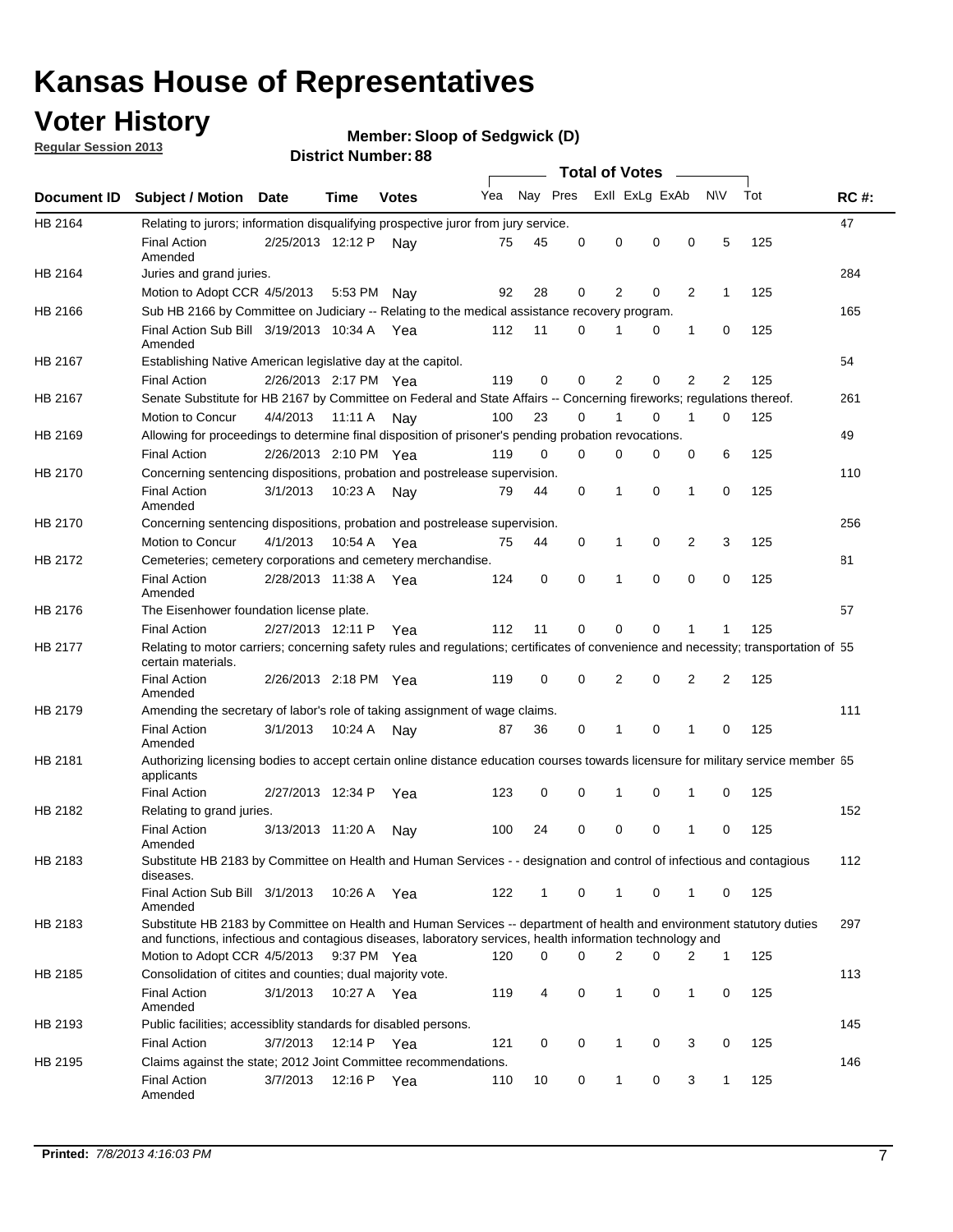## **Voter History**

**Member: Sloop of Sedgwick (D)** 

**Regular Session 2013**

|                    |                                                                                                                                                                                                                |                       | טט . וסעווואר ועווואכן |              |     |              | <b>Total of Votes</b> |                |   |              |           |     |     |
|--------------------|----------------------------------------------------------------------------------------------------------------------------------------------------------------------------------------------------------------|-----------------------|------------------------|--------------|-----|--------------|-----------------------|----------------|---|--------------|-----------|-----|-----|
| <b>Document ID</b> | <b>Subject / Motion Date</b>                                                                                                                                                                                   |                       | <b>Time</b>            | <b>Votes</b> | Yea | Nay Pres     |                       | Exll ExLg ExAb |   |              | <b>NV</b> | Tot | RC# |
| HB 2197            | Kansas state high school activities association; membership of board of directors and executive board.                                                                                                         |                       |                        |              |     |              |                       |                |   |              |           |     | 249 |
|                    | <b>Emergency Final</b><br><b>Action Amend</b>                                                                                                                                                                  | 3/26/2013 8:46 PM Nay |                        |              | 69  | 53           | 0                     | 1              | 0 | 2            | 0         | 125 |     |
| HB 2199            | Second amendment protection act.                                                                                                                                                                               |                       |                        |              |     |              |                       |                |   |              |           |     | 157 |
|                    | <b>Final Action</b><br>Amended                                                                                                                                                                                 | 3/14/2013 11:34 A     |                        | Nay          | 94  | 29           | 0                     | 0              | 0 | 2            | 0         | 125 |     |
| HB 2199            | Senate Substitute for HB 2199 by Committee on Federal and State Affairs--Secretary of Administration; successor; diretor of<br>accounts and reports; certain rules and regulations; Kansas liquor control act. |                       |                        |              |     |              |                       |                |   |              |           |     | 313 |
|                    | Motion to adopt CCR 5/22/2013 2:17 PM Yea                                                                                                                                                                      |                       |                        |              | 89  | 23           | 0                     | $\mathbf 1$    | 0 | 12           | 0         | 125 |     |
| HB 2200            | Executive chief information technology officer; office of information tehcnology services.                                                                                                                     |                       |                        |              |     |              |                       |                |   |              |           |     | 114 |
|                    | <b>Final Action</b><br>Amended                                                                                                                                                                                 | 3/1/2013              | 10:28 A Yea            |              | 121 | 2            | 0                     | 1              | 0 | 1            | 0         | 125 |     |
| HB 2201            | Telecommunications; regulation by the state corporation commission and distributions from the Kansas universal service<br>fund.                                                                                |                       |                        |              |     |              |                       |                |   |              |           |     | 33  |
|                    | <b>Final Action</b><br>Amended                                                                                                                                                                                 | 2/18/2013 11:24 A     |                        | Yea          | 118 | 1            | 0                     | 2              | 0 | 4            | 0         | 125 |     |
| HB 2201            | Telecommunications; regulation by the state corporation commission and distributions from the Kansas universal service<br>fund.                                                                                |                       |                        |              |     |              |                       |                |   |              |           |     | 278 |
|                    | Motion to Adopt CCR 4/5/2013                                                                                                                                                                                   |                       | 12:57 P                | Yea          | 99  | 20           | 0                     | 2              | 0 | 3            | 1         | 125 |     |
| HB 2202            | Providing automatic relief from certain motor carrier restrictions upon the governor's declaration of emergency.                                                                                               |                       |                        |              |     |              |                       |                |   |              |           |     | 44  |
|                    | <b>Final Action</b><br>Amended                                                                                                                                                                                 | 2/20/2013 12:25 P     |                        | Yea          | 122 | 0            | 0                     | $\Omega$       | 0 | 0            | 3         | 125 |     |
| HB 2203            | Relating to exercise of religion.                                                                                                                                                                              |                       |                        |              |     |              |                       |                |   |              |           |     | 115 |
|                    | <b>Final Action</b><br>Amended                                                                                                                                                                                 | 3/1/2013              | 10:31 A                | Nay          | 109 | 14           | 0                     | 1              | 0 | 1            | 0         | 125 |     |
| HB 2203            | Relating to exercise of religion.                                                                                                                                                                              |                       |                        |              |     |              |                       |                |   |              |           |     | 200 |
|                    | Motion to Concur                                                                                                                                                                                               | 3/25/2013 9:41 AM     |                        | Nay          | 109 | 12           | 0                     | 2              | 0 | 2            | 0         | 125 |     |
| HB 2204            | Relating to redemption of real property.                                                                                                                                                                       |                       |                        |              |     |              |                       |                |   |              |           |     | 116 |
|                    | <b>Final Action</b><br>Amended                                                                                                                                                                                 | 3/1/2013              | 10:32 A                | Yea          | 123 | 0            | 0                     | 1              | 0 | 1            | 0         | 125 |     |
| HB 2204            | Extending the judicial branch surcharge for two years.                                                                                                                                                         |                       |                        |              |     |              |                       |                |   |              |           |     | 308 |
|                    | Motion to adopt CCR $5/13/2013$ 10:38 A Yea                                                                                                                                                                    |                       |                        |              | 121 | $\mathbf{1}$ | 0                     | 0              | 0 | 3            | 0         | 125 |     |
| HB 2205            | Adoption hearings; time and waiver of notice.                                                                                                                                                                  |                       |                        |              |     |              |                       |                |   |              |           |     | 117 |
|                    | <b>Final Action</b><br>Amended                                                                                                                                                                                 | 3/1/2013              | 10:33 A Yea            |              | 123 | 0            | 0                     | 1              | 0 | 1            | 0         | 125 |     |
| HB 2207            | Substitute HB 2207 by Committee on Agriculture and Natural Resources--Amending provisions relating to the regulation and<br>certification of animal feeding facilities.                                        |                       |                        |              |     |              |                       |                |   |              |           |     | 56  |
|                    | Final Action Sub Bill 2/26/2013 2:20 PM Yea                                                                                                                                                                    |                       |                        |              | 119 | 0            | 0                     | 2              | 0 | 2            | 2         | 125 |     |
| HB 2207            | Substitute HB 2207 by Committee on Agriculture and Natural Resources--Amending provisions relating to the regulation and<br>certification of animal feeding facilities.                                        |                       |                        |              |     |              |                       |                |   |              |           |     | 257 |
|                    | Motion to Concur                                                                                                                                                                                               | 4/1/2013 2:23 PM Yea  |                        |              | 119 | 0            | 0                     | 1              | 0 | 3            | 2         | 125 |     |
| HB 2209            | Amendments to the Kansas offender registration act.                                                                                                                                                            |                       |                        |              |     |              |                       |                |   |              |           |     | 66  |
|                    | <b>Final Action</b><br>Amended                                                                                                                                                                                 | 2/27/2013 12:35 P     |                        | Yea          | 123 | 0            | 0                     | 1              | 0 | $\mathbf{1}$ | 0         | 125 |     |
| HB 2210            | Elections; change of party affiliation.                                                                                                                                                                        |                       |                        |              |     |              |                       |                |   |              |           |     | 132 |
|                    | <b>Emergency Final</b><br><b>Action Amend</b>                                                                                                                                                                  | 3/1/2013              | 1:02 PM Nay            |              | 72  | 49           | 0                     | 1              | 0 | 1            | 2         | 125 |     |
| HB 2212            | Concerning the requirements to receiving a service grant through the veterans claims assistance program.                                                                                                       |                       |                        |              |     |              |                       |                |   |              |           |     | 118 |
|                    | <b>Final Action</b>                                                                                                                                                                                            | 3/1/2013              | 10:34 A                | Yea          | 123 | 0            | 0                     | 1              | 0 | 1            | 0         | 125 |     |
| HB 2213            | Member elections and retirement benefit determinations and one-time payments under KPERS act of 2015.                                                                                                          |                       |                        |              |     |              |                       |                |   |              |           |     | 27  |
|                    | <b>Final Action</b><br>Amended                                                                                                                                                                                 | 2/15/2013 11:19 A Yea |                        |              | 115 | 0            | 0                     | 2              | 2 | 3            | 3         | 125 |     |
| HB 2213            | Member elections and retirement benefit determinations and one-time payments under KPERS act of 2015.<br>Motion to adopt CCR 5/20/2013 2:11 PM Yea                                                             |                       |                        |              | 104 | 0            | 0                     | 1              | 0 | 16           | 4         | 125 | 311 |
|                    |                                                                                                                                                                                                                |                       |                        |              |     |              |                       |                |   |              |           |     |     |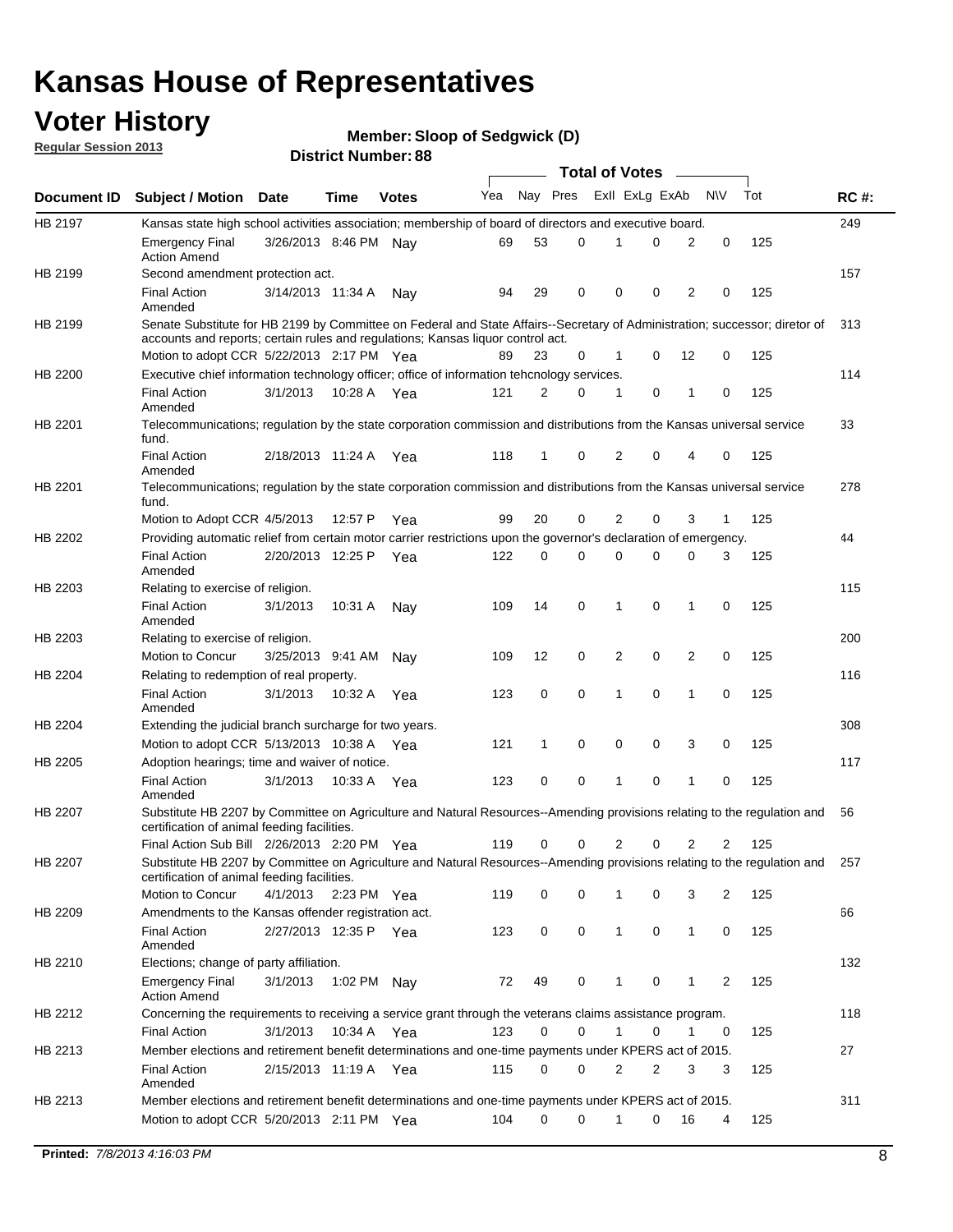## **Voter History**

**Member: Sloop of Sedgwick (D)** 

**Regular Session 2013**

|             |                                                                                                                                                                                                               |                         |               |              |     |          |          | <b>Total of Votes</b> |          | $\overline{\phantom{a}}$ |           |     |             |
|-------------|---------------------------------------------------------------------------------------------------------------------------------------------------------------------------------------------------------------|-------------------------|---------------|--------------|-----|----------|----------|-----------------------|----------|--------------------------|-----------|-----|-------------|
| Document ID | Subject / Motion Date                                                                                                                                                                                         |                         | <b>Time</b>   | <b>Votes</b> | Yea | Nay Pres |          | Exll ExLg ExAb        |          |                          | <b>NV</b> | Tot | <b>RC#:</b> |
| HB 2216     | Repealing certain joint committees and amending related statutes; amending the joint committees on special claims against<br>the state.                                                                       |                         |               |              |     |          |          |                       |          |                          |           |     | 119         |
|             | <b>Final Action</b><br>Amended                                                                                                                                                                                | 3/1/2013                | 10:36 A       | Nay          | 91  | 32       | 0        | 1                     | 0        | 1                        | 0         | 125 |             |
| HB 2216     | Repealing certain joint committees and amending related statutes; amending the joint committees on special claims against<br>the state.                                                                       |                         |               |              |     |          |          |                       |          |                          |           |     | 323         |
|             | Motion to adopt CCR 6/2/2013                                                                                                                                                                                  |                         | 12:18 A       | Nav          | 81  | 28       | 0        | 1                     | 0        | 6                        | 9         | 125 |             |
| HB 2217     | Creating the crime of female genital mutilation and setting the penalty.                                                                                                                                      |                         |               |              |     |          |          |                       |          |                          |           |     | 120         |
|             | <b>Final Action</b><br>Amended                                                                                                                                                                                | 3/1/2013                | 10:37 A Yea   |              | 123 | 0        | 0        | 1                     | 0        | 1                        | 0         | 125 |             |
| HB 2218     | Driving under the influence of alcohol or drugs; tests; implied consent; administrative hearings.                                                                                                             |                         |               |              |     |          |          |                       |          |                          |           |     | 82          |
|             | <b>Final Action</b>                                                                                                                                                                                           | 2/28/2013 11:40 A Yea   |               |              | 124 | 0        | $\Omega$ |                       | $\Omega$ | 0                        | 0         | 125 |             |
| HB 2218     | Driving under the influence of alcohol or drugs; boating under the influence of alcohol or drugs; tests; implied consent;<br>administrative hearings; aggravated battery DUI.<br>Motion to adopt CCR 5/9/2013 |                         | 11:46 A Yea   |              | 120 | 2        | 0        | 1                     | 0        | 1                        | 1         | 125 | 303         |
| HB 2221     | Enacting the equal access act; school employees; professional employees organization.                                                                                                                         |                         |               |              |     |          |          |                       |          |                          |           |     | 83          |
|             | <b>Final Action</b>                                                                                                                                                                                           | 2/28/2013 11:42 A       |               |              | 71  | 53       | 0        |                       | 0        |                          |           |     |             |
|             |                                                                                                                                                                                                               |                         |               | Nay          |     |          |          | 1                     |          | 0                        | 0         | 125 |             |
| HB 2222     | School districts; bullying policies.<br>Emergency Final<br><b>Action Amend</b>                                                                                                                                | 3/1/2013                | 1:13 PM $Yea$ |              | 119 | 1        | 1        | 1                     | 0        | 1                        | 2         | 125 | 141         |
| HB 2228     | Decreased employer payments to group insurance reserve fund for KPERS plan of death and long-term disability benefits<br>during fiscal years 2014 and 2015.                                                   |                         |               |              |     |          |          |                       |          |                          |           |     | 28          |
|             | <b>Final Action</b><br>Amended                                                                                                                                                                                | 2/15/2013 11:21 A Yea   |               |              | 115 | 0        | 0        | 2                     | 2        | 3                        | 3         | 125 |             |
| HB 2231     | Substitute HB 2231 by Committee on Appropriations - Appropriations for FY 2014, FY 2015, FY 2016, FY 2017 and FY 2018 177<br>for various state agencies; capital improvement projects.                        |                         |               |              |     |          |          |                       |          |                          |           |     |             |
|             | Final Action Sub Bill 3/20/2013 10:29 A<br>Amended                                                                                                                                                            |                         |               | Nav          | 68  | 55       | 0        | 1                     | 0        | 1                        | 0         | 125 |             |
| HB 2234     | Contracts between the Kansas turnpike authority and the Kansas department of transportation.                                                                                                                  |                         |               |              |     |          |          |                       |          |                          |           |     | 151         |
|             | <b>Final Action</b><br>Amended                                                                                                                                                                                | 3/11/2013 11:16 A       |               | Nay          | 81  | 41       | 0        | 0                     | 1        | 2                        | 0         | 125 |             |
| HB 2234     | Naming the secretary of transportation as the director of operations of the Kansas turnpike authority; pertaining to certain<br>contracts between the authority and the department of transportation.         |                         |               |              |     |          |          |                       |          |                          |           |     | 299         |
|             | Motion to Adopt CCR 4/5/2013                                                                                                                                                                                  |                         | 10:12 P       | Nav          | 76  | 44       | 0        | 2                     | 0        | 2                        | 1         | 125 |             |
| HB 2244     | Taxation of watercraft.<br><b>Emergency Final</b>                                                                                                                                                             | 3/26/2013 8:49 PM       |               | Nav          | 107 | 15       | 0        | 1                     | 0        | 2                        | 0         | 125 | 250         |
|             | <b>Action Amend</b><br>City annexation of fire district land; double taxation; refund.                                                                                                                        |                         |               |              |     |          |          |                       |          |                          |           |     | 121         |
| HB 2249     | Final Action<br>Amended                                                                                                                                                                                       | 3/1/2013  10:39 A   Nay |               |              | 101 | 22       | 0        | $\mathbf{1}$          | $\Omega$ | 1                        | 0         | 125 |             |
| HB 2249     | Certain property issues; fire districts; historic preservation; solid waste.                                                                                                                                  |                         |               |              |     |          |          |                       |          |                          |           |     | 310         |
|             | Motion to Adopt CCR 5/17/2013 10:25 A Yea                                                                                                                                                                     |                         |               |              | 92  | 18       | 0        |                       | 0        | 14                       | 0         | 125 |             |
| HB 2252     | Eliminating the statute of limitations for prosecutions of rape and aggravated criminal sodomy.                                                                                                               |                         |               |              |     |          |          |                       |          |                          |           |     | 122         |
|             | <b>Final Action</b>                                                                                                                                                                                           | 3/1/2013                | 10:40 A Yea   |              | 123 | 0        | 0        |                       | 0        | 1                        | 0         | 125 |             |
|             | Amended                                                                                                                                                                                                       |                         |               |              |     |          |          |                       |          |                          |           |     |             |
| HB 2253     | Abortion; prohibiting funding for abortion services; amending late-term abortion and woman's- right-to-know statutes.                                                                                         |                         |               |              |     |          |          |                       |          |                          |           |     | 178         |
|             | <b>Final Action</b><br>Amended                                                                                                                                                                                | 3/20/2013 10:31 A       |               | Nav          | 92  | 31       | 0        | 1                     | 0        | 1                        | 0         | 125 |             |
| HB 2253     | Abortion; prohibiting funding for abortion services; amending late-term abortion and woman's- right-to-know statutes.                                                                                         |                         |               |              |     |          |          |                       |          |                          |           |     | 301         |
|             | Motion to Adopt CCR 4/5/2013                                                                                                                                                                                  |                         | 10:34 P Nay   |              | 90  | 30       | 0        | 2                     | 0        | 2                        | 1         | 125 |             |
| HB 2255     | Economic development; investments in telecommunications machinery and equipment.                                                                                                                              |                         |               |              |     |          |          |                       |          |                          |           |     | 142         |
|             | EFA Sub Bill<br>Amended                                                                                                                                                                                       | 3/1/2013                | 1:15 PM Nay   |              | 116 | 5        | 0        | -1                    | 0        | 1                        | 2         | 125 |             |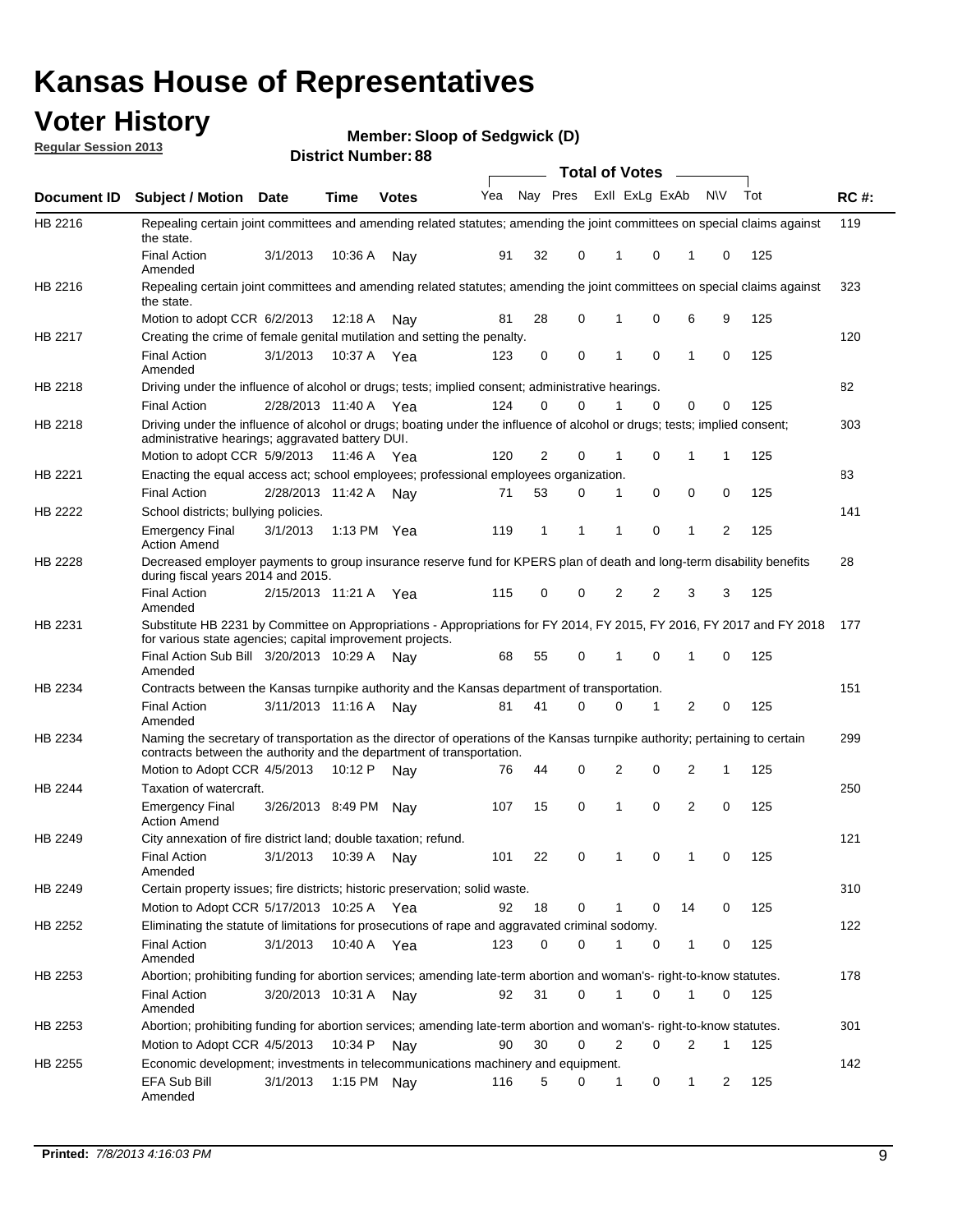## **Voter History**

**Member: Sloop of Sedgwick (D)** 

**Regular Session 2013**

|             |                                                                                                                                                                                       |                       |               |              |     |                         |             | <b>Total of Votes</b> |              | $\overline{\phantom{0}}$ |              |     |             |
|-------------|---------------------------------------------------------------------------------------------------------------------------------------------------------------------------------------|-----------------------|---------------|--------------|-----|-------------------------|-------------|-----------------------|--------------|--------------------------|--------------|-----|-------------|
| Document ID | <b>Subject / Motion</b>                                                                                                                                                               | <b>Date</b>           | Time          | <b>Votes</b> | Yea | Nay Pres ExII ExLg ExAb |             |                       |              |                          | N\V          | Tot | <b>RC#:</b> |
| HB 2259     | Domestic relations; relating to dissolution of marriage;                                                                                                                              |                       |               |              |     |                         |             |                       |              |                          |              |     | 58          |
|             | <b>Final Action</b>                                                                                                                                                                   | 2/27/2013 12:12 P     |               | Yea          | 123 | $\mathbf 0$             | 0           | $\mathbf 1$           | 0            | 1                        | 0            | 125 |             |
| HB 2261     | Authorizing the expenditure of unencumbered balances held by school district; removing the cap for contingency reserve<br>fund.                                                       |                       |               |              |     |                         |             |                       |              |                          |              |     | 48          |
|             | <b>Final Action</b><br>Amended                                                                                                                                                        | 2/25/2013 12:13 P     |               | Yea          | 120 | 0                       | 0           | 0                     | 0            | 0                        | 5            | 125 |             |
| HB 2261     | School districts; expenditure of unencumbered bala ces; removing the cap for contingency reserve fund; establishing celebrate 305<br>freedom week; bullying policies. ies.            |                       |               |              |     |                         |             |                       |              |                          |              |     |             |
|             | Motion to adopt CCR 5/9/2013                                                                                                                                                          |                       | 2:25 PM Yea   |              | 119 | 1                       | 0           | 1                     | 0            | 4                        | 0            | 125 |             |
| HB 2262     | Substitute HB 2262 by Committee on Appropriations - Amending the percentage amount that is deposited into the oil and gas 210<br>valuation depletion trust fund from 12.41% to 8.25%. |                       |               |              |     |                         |             |                       |              |                          |              |     |             |
|             | Final Action Sub Bill 3/26/2013 9:58 AM Nav                                                                                                                                           |                       |               |              | 96  | 23                      | 0           |                       | 0            | 5                        | 0            | 125 |             |
| HB 2267     | Income tax, credits, high performance incentive program; subtraction modifications, certain expenses related to living dinor<br>organ donations.                                      |                       |               |              |     |                         |             |                       |              |                          |              |     | 252         |
|             | <b>Emergency Final</b><br><b>Action Amend</b>                                                                                                                                         | 3/26/2013 8:52 PM     |               | Nav          | 106 | 16                      | 0           | 1                     | 0            | 2                        | 0            | 125 |             |
| HB 2269     | John Bower memorial highway.                                                                                                                                                          |                       |               |              |     |                         |             |                       |              |                          |              |     | 84          |
|             | <b>Final Action</b><br>Amended                                                                                                                                                        | 2/28/2013 11:44 A     |               | Yea          | 114 | 10                      | 0           | $\mathbf 1$           | $\mathbf 0$  | 0                        | 0            | 125 |             |
| HB 2272     | Exempting IRB-purchased property from property taxatin without state ownerhsip requirement.                                                                                           |                       |               |              |     |                         |             |                       |              |                          |              |     | 123         |
|             | <b>Final Action</b>                                                                                                                                                                   | 3/1/2013              | 10:41 A Yea   |              | 123 | 0                       | 0           | 1                     | 0            | $\mathbf{1}$             | 0            | 125 |             |
| HB 2278     | Creating a penalty enhancement for the theft or burglary of a firearm.                                                                                                                |                       |               |              |     |                         |             |                       |              |                          |              |     | 135         |
|             | <b>Emergency Final</b><br><b>Action Amend</b>                                                                                                                                         | 3/1/2013              | 1:06 PM $Yea$ |              | 117 | 4                       | 0           | 1                     | $\mathbf 0$  | $\mathbf{1}$             | 2            | 125 |             |
| HB 2280     | School districts; establishing celebrate freedom week and related curriculum.                                                                                                         |                       |               |              |     |                         |             |                       |              |                          |              |     | 140         |
|             | <b>Emergency Final</b><br><b>Action Amend</b>                                                                                                                                         | 3/1/2013              | 1:12 PM Nay   |              | 95  | 25                      | 1           | 1                     | $\mathbf 0$  | 1                        | 2            | 125 |             |
| HB 2294     | Kansas uniform securities act.                                                                                                                                                        |                       |               |              |     |                         |             |                       |              |                          |              |     | 124         |
|             | <b>Final Action</b>                                                                                                                                                                   | 3/1/2013              | 10:42 A       | Yea          | 123 | 0                       | $\mathbf 0$ | $\mathbf 1$           | 0            | 1                        | 0            | 125 |             |
| HB 2296     | Campaign finance; permitted uses of campaign funds.                                                                                                                                   |                       |               |              |     |                         |             |                       |              |                          |              |     | 148         |
|             | <b>Final Action</b>                                                                                                                                                                   | 3/8/2013              | 11:12 A Yea   |              | 120 | $\mathbf{1}$            | 0           | $\Omega$              | $\mathbf{1}$ | $\overline{2}$           | $\mathbf{1}$ | 125 |             |
| HB 2298     | Amending the crimes of interference with law enforcement and giving a false alarm.                                                                                                    |                       |               |              |     |                         |             |                       |              |                          |              |     | 136         |
|             | <b>Emergency Final</b><br>Action                                                                                                                                                      | 3/1/2013              | 1:07 PM Yea   |              | 121 | 0                       | 0           | $\mathbf 1$           | 0            | 1                        | 2            | 125 |             |
| HB 2302     | Relating to drug screening, criminal history record check and fingerprinting of certain persons and employees.                                                                        |                       |               |              |     |                         |             |                       |              |                          |              |     | 85          |
|             | <b>Final Action</b><br>Amended                                                                                                                                                        | 2/28/2013 11:45 A     |               | Yea          | 124 | 0                       | $\Omega$    | 1                     | 0            | 0                        | 0            | 125 |             |
| HB 2303     | Relating to drivier's license fees; driving under the influence equipment fund.                                                                                                       |                       |               |              |     |                         |             |                       |              |                          |              |     | 125         |
|             | <b>Final Action</b><br>Amended                                                                                                                                                        | 3/1/2013              | 10:44 A Yea   |              | 113 | 10                      | 0           | 1                     | 0            | 1                        | 0            | 125 |             |
| HB 2305     | Kansas storage tank act and containment of underground storage tanks.                                                                                                                 |                       |               |              |     |                         |             |                       |              |                          |              |     | 126         |
|             | <b>Final Action</b>                                                                                                                                                                   | 3/1/2013              | 10:45 A       | Yea          | 123 | 0                       | 0           | 1                     | 0            | 1                        | 0            | 125 |             |
| HB 2305     | Kansas storage tank act and containment of underground storage tanks.                                                                                                                 |                       |               |              |     |                         |             |                       |              |                          |              |     | 197         |
|             | Motion to Concur                                                                                                                                                                      | 3/22/2013 11:36 A     |               | Yea          | 119 | 0                       | 0           | 2                     | 0            | 3                        | $\mathbf{1}$ | 125 |             |
| HB 2311     | Increasing delinquent registration fees.                                                                                                                                              |                       |               |              |     |                         |             |                       |              |                          |              |     | 127         |
|             | <b>Final Action</b>                                                                                                                                                                   | 3/1/2013              | 10:50 A       | Nay          | 24  | 99                      | 0           | $\mathbf{1}$          | 0            | 1                        | 0            | 125 |             |
| HB 2312     | Kansas uninsurable health insurance plan; increase in life time limit.                                                                                                                |                       |               |              |     |                         |             |                       |              |                          |              |     | 95          |
|             | <b>Final Action</b>                                                                                                                                                                   | 3/1/2013              | 9:53 AM Yea   |              | 123 | 0                       | 0           | 1                     | 0            | 1                        | 0            | 125 |             |
| HB 2318     | Authorizing use of motorcycle headlamp modulation systems and side lamps.                                                                                                             |                       |               |              |     |                         |             |                       |              |                          |              |     | 128         |
|             | <b>Final Action</b><br>Amended                                                                                                                                                        | 3/1/2013              | 10:52 A Yea   |              | 123 | 0                       | 0           | $\mathbf{1}$          | 0            | 1                        | 0            | 125 |             |
| HB 2318     | Authorizing use of motorcycle headlamp modulation systems and side lamps.                                                                                                             |                       |               |              |     |                         |             |                       |              |                          |              |     | 201         |
|             | Motion to Concur                                                                                                                                                                      | 3/25/2013 9:44 AM Yea |               |              | 121 | 0                       | 0           | $\overline{2}$        | 0            | 2                        | 0            | 125 |             |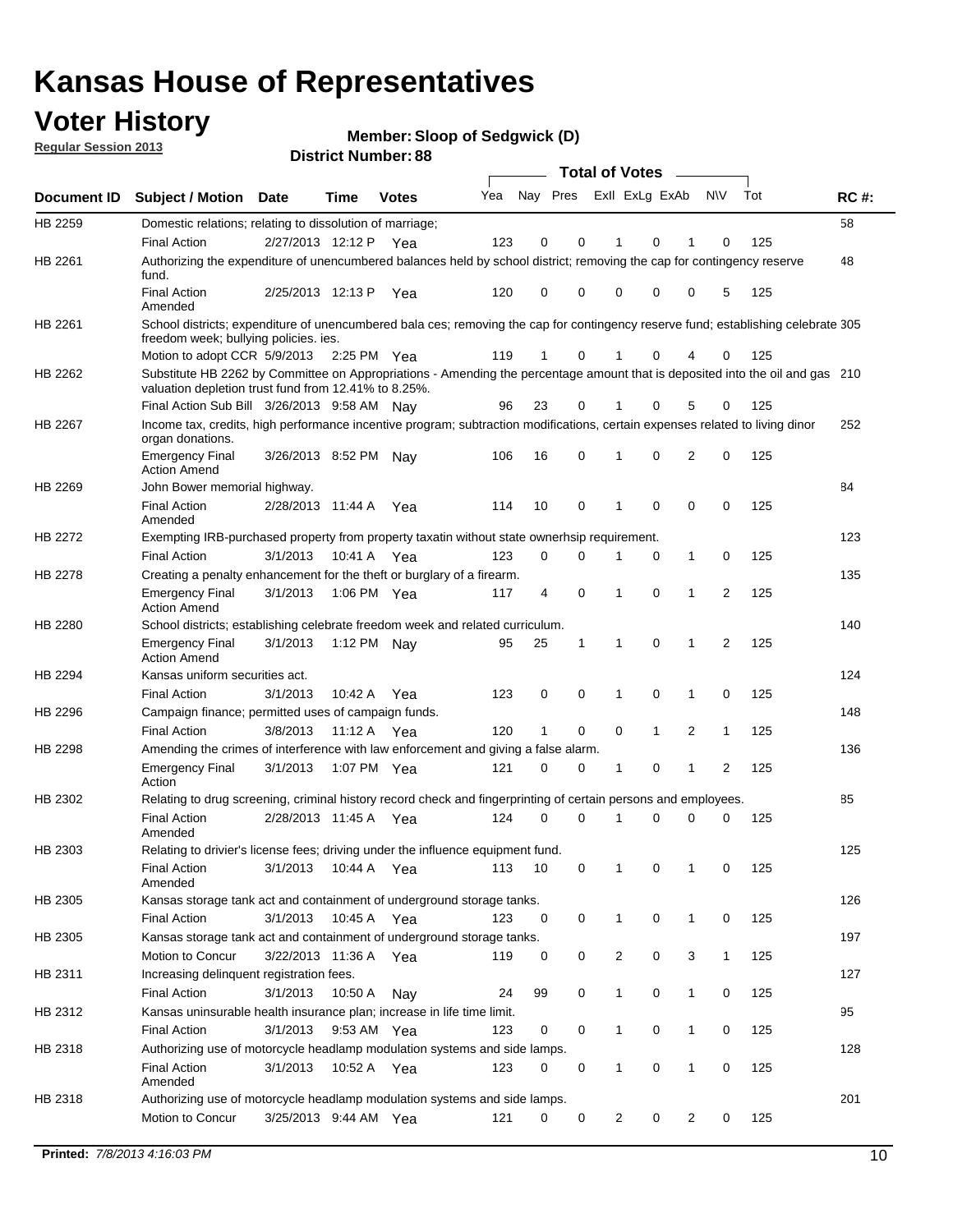## **Voter History**

**Member: Sloop of Sedgwick (D)** 

**Regular Session 2013**

|             |                                                                                                                                                                                             |                       |                   |               |     |             |             | <b>Total of Votes</b> |   |                |           |     |             |
|-------------|---------------------------------------------------------------------------------------------------------------------------------------------------------------------------------------------|-----------------------|-------------------|---------------|-----|-------------|-------------|-----------------------|---|----------------|-----------|-----|-------------|
| Document ID | <b>Subject / Motion</b>                                                                                                                                                                     | <b>Date</b>           | Time              | <b>Votes</b>  | Yea | Nay Pres    |             | Exll ExLg ExAb        |   |                | <b>NV</b> | Tot | <b>RC#:</b> |
| HB 2319     | Creating the coalition of innovative districts act.                                                                                                                                         |                       |                   |               |     |             |             |                       |   |                |           |     | 149         |
|             | <b>Final Action</b><br>Amended                                                                                                                                                              | 3/8/2013              | 11:17 A           | Nav           | 74  | 47          | 0           | 0                     | 1 | 3              | 0         | 125 |             |
| HB 2319     | Creating the coalition of innovative districts act.                                                                                                                                         |                       |                   |               |     |             |             |                       |   |                |           |     | 279         |
|             | Motion to Adopt CCR 4/5/2013                                                                                                                                                                |                       |                   | 1:03 PM Nay   | 71  | 47          | 0           | 2                     | 0 | 3              | 2         | 125 |             |
| HB 2322     | Relating to the division of health of the department of health and environment.                                                                                                             |                       |                   |               |     |             |             |                       |   |                |           |     | 86          |
|             | <b>Final Action</b>                                                                                                                                                                         | 2/28/2013 11:46 A Yea |                   |               | 118 | 6           | 0           | 1                     | 0 | 0              | 0         | 125 |             |
| HB 2326     | Amended<br>VoIP and IP enabled services.                                                                                                                                                    |                       |                   |               |     |             |             |                       |   |                |           |     | 129         |
|             | <b>Final Action</b>                                                                                                                                                                         | 3/1/2013              | 10.53 A           | Yea           | 123 | $\mathbf 0$ | 0           | $\mathbf{1}$          | 0 | 1              | 0         | 125 |             |
|             | Amended                                                                                                                                                                                     |                       |                   |               |     |             |             |                       |   |                |           |     |             |
| HB 2338     | Courts; docket fees.                                                                                                                                                                        |                       |                   |               |     |             |             |                       |   |                |           |     | 211         |
|             | <b>Final Action</b><br>Amended                                                                                                                                                              | 3/26/2013 10:00 A     |                   | Nav           | 67  | 52          | 0           | $\mathbf 1$           | 0 | 5              | 0         | 125 |             |
| HB 2339     | Allowing insurers to return premiums to a policyholder separate from the notice of an adverse underwriting decision.                                                                        |                       |                   |               |     |             |             |                       |   |                |           |     | 67          |
|             | <b>Final Action</b>                                                                                                                                                                         | 2/28/2013 11:16 A Yea |                   |               | 124 | 0           | 0           |                       | 0 | 0              | 0         | 125 |             |
| HB 2339     | Combining life insurance with certain additional health related riders, insurance agents-lines of insurance, health insurance for 287<br>certain firefighters and law enforcement officers. |                       |                   |               |     |             |             |                       |   |                |           |     |             |
|             | Motion to Adopt CCR 4/5/2013 7:15 PM Yea                                                                                                                                                    |                       |                   |               | 116 | 4           | 0           | 2                     | 0 | 2              | -1        | 125 |             |
| HB 2343     | Relating to the secretary of health and environment; office of laboratory services.                                                                                                         |                       |                   |               |     |             |             |                       |   |                |           |     | 130         |
|             | <b>Final Action</b>                                                                                                                                                                         | 3/1/2013              | 10:54 A Nay       |               | 89  | 34          | 0           | 1                     | 0 | $\mathbf{1}$   | 0         | 125 |             |
| HB 2349     | School districts; audit by legislative post audit committee.                                                                                                                                |                       |                   |               |     |             |             |                       |   |                |           |     | 87          |
|             | <b>Final Action</b><br>Amended                                                                                                                                                              | 2/28/2013 11:48 A Yea |                   |               | 120 | 4           | $\mathbf 0$ | $\mathbf{1}$          | 0 | $\mathbf 0$    | 0         | 125 |             |
| HB 2349     | School districts; audit by legislative post audit committee.                                                                                                                                |                       |                   |               |     |             |             |                       |   |                |           |     | 291         |
|             | Motion to Concur                                                                                                                                                                            | 4/5/2013              |                   | 7:55 PM Yea   | 118 | 2           | 0           | 2                     | 0 | 2              | 1         | 125 |             |
| HB 2352     | Maximum benefits increased for certain members of the Kansas police and firemen's retirement system.                                                                                        |                       |                   |               |     |             |             |                       |   |                |           |     | 88          |
|             | <b>Final Action</b>                                                                                                                                                                         | 2/28/2013 11:49 A     |                   | Yea           | 124 | 0           | 0           | 1                     | 0 | 0              | 0         | 125 |             |
| HB 2353     | Adding certain controlled substances as schedule I drugs.                                                                                                                                   |                       |                   |               |     |             |             |                       |   |                |           |     | 138         |
|             | Emergency Final<br>Action                                                                                                                                                                   | 3/1/2013              |                   | 1:09 PM Yea   | 121 | 0           | 0           | $\mathbf{1}$          | 0 | 1              | 2         | 125 |             |
| HB 2357     | 242nd engineer company ae" KS army national guard ae" membrial highway.                                                                                                                     |                       |                   |               |     |             |             |                       |   |                |           |     | 96          |
|             | <b>Final Action</b>                                                                                                                                                                         | 3/1/2013              |                   | 9:54 AM Yea   | 123 | 0           | 0           | 1                     | 0 | 1              | 0         | 125 |             |
| HB 2357     | 242nd engineer company-KS army national guard- highway.                                                                                                                                     |                       |                   |               |     |             |             |                       |   |                |           |     | 202         |
|             | Motion to Concur                                                                                                                                                                            | 3/25/2013 9:47 AM Yea |                   |               | 121 | $\mathbf 0$ | $\mathbf 0$ | 2                     | 0 | $\overline{2}$ | 0         | 125 |             |
| HB 2363     | Exempting certain aggregate mining operations from department of health and environment regulations.                                                                                        |                       |                   |               |     |             |             |                       |   |                |           |     | 131         |
|             | <b>Final Action</b><br>Amended                                                                                                                                                              | 3/1/2013              | 10:56 A           | Yea           | 123 | 0           | 0           | 1                     | 0 | 1              | 0         | 125 |             |
| HB 2363     | Water; wastewater regulations for sand and gravel; streams, dams and water obstructions.                                                                                                    |                       |                   |               |     |             |             |                       |   |                |           |     | 280         |
|             | Motion to Adopt CCR 4/5/2013                                                                                                                                                                |                       |                   | 1:10 PM $Yea$ | 119 | 0           | 0           | 2                     | 0 | 3              | 1         | 125 |             |
| HB 2368     | Relating to the governor's mental health services planning council.                                                                                                                         |                       |                   |               |     |             |             |                       |   |                |           |     | 137         |
|             | Emergency Final<br>Action Amend                                                                                                                                                             | 3/1/2013              |                   | 1:08 PM Yea   | 121 | 0           | 0           | 1                     | 0 | $\mathbf{1}$   | 2         | 125 |             |
| HB 2377     | Relating to court fees and costs; judicial branch surcharge fund.                                                                                                                           |                       |                   |               |     |             |             |                       |   |                |           |     | 212         |
|             | Final Action                                                                                                                                                                                | 3/26/2013 10:01 A Yea |                   |               | 118 | 1           | 0           |                       | 0 | 5              | 0         | 125 |             |
| HB 2378     | Sales tax exemption for sales of certain machinery and equipment used for surface mining activities.                                                                                        |                       |                   |               |     |             |             |                       |   |                |           |     | 251         |
|             | Emergency Final<br><b>Action Amend</b>                                                                                                                                                      | 3/26/2013 8:51 PM Nay |                   |               | 104 | 18          | 0           | 1                     | 0 | 2              | 0         | 125 |             |
| HB 2381     | Election campaign finance; removing certain limitations to contributions made during legislative sessions.                                                                                  |                       |                   |               |     |             |             |                       |   |                |           |     | 198         |
|             | <b>Final Action</b>                                                                                                                                                                         | 3/25/2013 9:30 AM Nay |                   |               | 100 | 21          | 0           | 2                     | 0 | $\overline{2}$ | 0         | 125 |             |
|             | Amended                                                                                                                                                                                     |                       |                   |               |     |             |             |                       |   |                |           |     |             |
| HB 2387     | Clarifying that felony murder is not a lesser included offense of capital murder.                                                                                                           |                       |                   |               |     |             |             |                       |   |                |           |     | 213         |
|             | <b>Final Action</b>                                                                                                                                                                         |                       | 3/26/2013 10:02 A | Yea           | 117 | 2           | 0           | 1                     | 0 | 5              | 0         | 125 |             |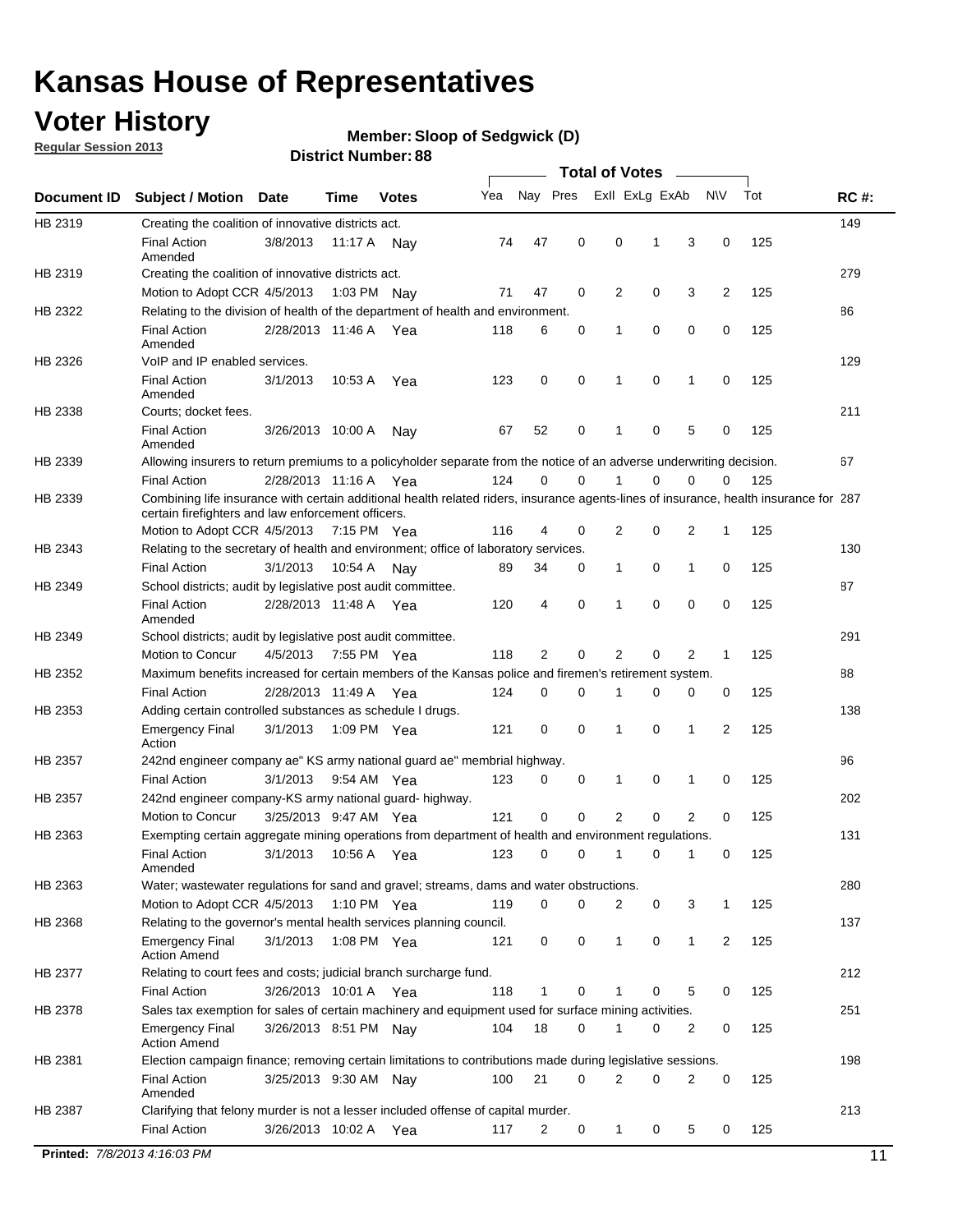## **Voter History**

**Member: Sloop of Sedgwick (D)** 

**Regular Session 2013**

|                 |                                                                                                                                                                                                                                                  |                       |         |              |     |              |          | <b>Total of Votes</b> |   |   |              |     |             |
|-----------------|--------------------------------------------------------------------------------------------------------------------------------------------------------------------------------------------------------------------------------------------------|-----------------------|---------|--------------|-----|--------------|----------|-----------------------|---|---|--------------|-----|-------------|
| Document ID     | Subject / Motion Date                                                                                                                                                                                                                            |                       | Time    | <b>Votes</b> | Yea | Nay Pres     |          | Exll ExLg ExAb        |   |   | <b>NV</b>    | Tot | <b>RC#:</b> |
| HB 2389         | Capital murder; notice of intent to seek the death penalty.                                                                                                                                                                                      |                       |         |              |     |              |          |                       |   |   |              |     | 214         |
|                 | <b>Final Action</b>                                                                                                                                                                                                                              | 3/26/2013 10:03 A     |         | Yea          | 118 | 1            | 0        | 1                     | 0 | 5 | 0            | 125 |             |
| HB 2391         | School finance; amount of tax levy authorized to finance ancillary school facilities.                                                                                                                                                            |                       |         |              |     |              |          |                       |   |   |              |     | 237         |
|                 | <b>Emergency Final</b><br><b>Action Amend</b>                                                                                                                                                                                                    | 3/26/2013 8:30 PM Nav |         |              | 64  | 57           | 0        | 1                     | 0 | 2 | 1            | 125 |             |
| HB 2391         | Senate Substitute for HB 2391 by Committee on Ways and Means - Creating the joint committee on uniform educational<br>standards oversight.                                                                                                       |                       |         |              |     |              |          |                       |   |   |              |     | 321         |
|                 | Sub Motion to Concur 6/1/2013                                                                                                                                                                                                                    |                       | 10:06 P | Nav          | 55  | 58           | 0        | 0                     | 0 | 6 | 6            | 125 |             |
| HB 2396         | Allowing the secretary of administration to identify state owned real property as surplus property and establishing an appeals 253<br>process of such identification; also amending procedures for the disposition of state surplus real estate. |                       |         |              |     |              |          |                       |   |   |              |     |             |
|                 | <b>Emergency Final</b><br>Action Amend                                                                                                                                                                                                           | 3/26/2013 8:53 PM Yea |         |              | 122 | 0            | 0        |                       | 0 | 2 | 0            | 125 |             |
| HB 2403         | Issuing \$1,500,000,000 of pension obligation bonds to finance a portion of the unfunded actuarial liability of KPERS.                                                                                                                           |                       |         |              |     |              |          |                       |   |   |              |     | 236         |
|                 | <b>Final Action</b><br>Amended                                                                                                                                                                                                                   | 3/26/2013 8:29 PM Nay |         |              | 73  | 49           | 0        | 1                     | 0 | 2 | 0            | 125 |             |
| <b>HCR 5014</b> | Urging approval of the Presidential Permit application allowing the construction and operation of the TransCanada Keystone<br>XL Pipeline.                                                                                                       |                       |         |              |     |              |          |                       |   |   |              |     | 215         |
|                 | <b>Final Action</b>                                                                                                                                                                                                                              | 3/26/2013 10:05 A     |         | Nav          | 108 | 11           | 0        |                       | 0 | 5 | 0            | 125 |             |
| HR 6004         | Rules of House of Representatives, permanent rules of the 2013-2014 biennium.                                                                                                                                                                    |                       |         |              |     |              |          |                       |   |   |              |     | 4           |
|                 | <b>Final Action</b><br>Amended                                                                                                                                                                                                                   | 1/28/2013 11:09 A     |         | Nav          | 82  | 40           | 0        | 0                     | 0 | 3 | 0            | 125 |             |
| SB 1            | Legislative Post Audit; periodic audits of the State treasurer and the pooled money investment board.                                                                                                                                            |                       |         |              |     |              |          |                       |   |   |              |     | 216         |
|                 | <b>Final Action</b><br>Amended                                                                                                                                                                                                                   | 3/26/2013 10:06 A     |         | Yea          | 118 | 1            | 0        | 1                     | 0 | 5 | 0            | 125 |             |
| SB 16           | Kansas racketeer influenced and corrupt organization act, criminal street gangs.                                                                                                                                                                 |                       |         |              |     |              |          |                       |   |   |              |     | 217         |
|                 | <b>Final Action</b><br>Amended                                                                                                                                                                                                                   | 3/26/2013 10:12 A     |         | Nav          | 74  | 45           | 0        | 1                     | 0 | 5 | 0            | 125 |             |
| SB 20           | Civil procedure; temporary restraining orders and poverty affidavits.                                                                                                                                                                            |                       |         |              |     |              |          |                       |   |   |              |     | 190         |
|                 | <b>Final Action</b><br>Amended                                                                                                                                                                                                                   | 3/22/2013 11:15 A     |         | Yea          | 119 | 0            | 0        | 2                     | 0 | 3 | $\mathbf{1}$ | 125 |             |
| SB 20           | Civil procedure; temporary restraining orders and poverty affidavits.                                                                                                                                                                            |                       |         |              |     |              |          |                       |   |   |              |     | 304         |
|                 | Motion to adopt CCR 5/9/2013                                                                                                                                                                                                                     |                       |         | 2:21 PM Yea  | 119 | $\mathbf{1}$ | 0        | 1                     | 0 | 4 | 0            | 125 |             |
| SB 21           | Firearms; criminal possession of a firearm; expungement; personal and family protection act.                                                                                                                                                     |                       |         |              |     |              |          |                       |   |   |              |     | 255         |
|                 | <b>Emergency Final</b><br>Action                                                                                                                                                                                                                 | 3/26/2013 8:56 PM Yea |         |              | 119 | 3            | 0        |                       | 0 | 2 | 0            | 125 |             |
| SB 23           | Continuation of statewide tax levy for public schools.                                                                                                                                                                                           |                       |         |              |     |              |          |                       |   |   |              |     | 243         |
|                 | <b>Emergency Final</b><br><b>Action Amend</b>                                                                                                                                                                                                    | 3/26/2013 8:38 PM Yea |         |              | 122 | 0            | 0        | 1                     | 0 | 2 | 0            | 125 |             |
| <b>SB 23</b>    | School districts; sttewide tax levy for public schools; school finance amendments                                                                                                                                                                |                       |         |              |     |              |          |                       |   |   |              |     | 296         |
|                 | Motion to Adopt CCR 4/5/2013 9:32 PM Yea                                                                                                                                                                                                         |                       |         |              | 119 | 1            | 0        | 2                     | 0 | 2 | 1            | 125 |             |
| <b>SB 24</b>    | Insurance - Risk-based capital requirements for property, casualty and life insurance companies.                                                                                                                                                 |                       |         |              |     |              |          |                       |   |   |              |     | 204         |
|                 | <b>Final Action</b>                                                                                                                                                                                                                              | 3/26/2013 9:50 AM Yea |         |              | 119 | 0            | 0        |                       | 0 | 5 | 0            | 125 |             |
| SB 25           | Insurance-Risk-based capital requirements for health organizations.                                                                                                                                                                              |                       |         |              |     |              |          |                       |   |   |              |     | 205         |
|                 | <b>Final Action</b>                                                                                                                                                                                                                              | 3/26/2013 9:51 AM Yea |         |              | 119 | 0            | 0        | 1                     | 0 | 5 | 0            | 125 |             |
| SB 27           | Eligibility of students under the military service scholarship program act.                                                                                                                                                                      |                       |         |              |     |              |          |                       |   |   |              |     | 166         |
|                 | <b>Final Action</b><br>Amended                                                                                                                                                                                                                   | 3/19/2013 10:35 A Yea |         |              | 123 | 0            | 0        |                       | 0 | 1 | 0            | 125 |             |
| SB 28           | Authorizing the division of emergency management within the adjutant general's department to accept certain real property.                                                                                                                       |                       |         |              |     |              |          |                       |   |   |              |     | 184         |
|                 | <b>Final Action</b>                                                                                                                                                                                                                              | 3/21/2013 11:22 A Yea |         |              | 121 | 0            | $\Omega$ | 1                     | 0 | 3 | $\Omega$     | 125 |             |
| SB 37           | Kansas home inspectors professional competence and financial responsibility act.                                                                                                                                                                 |                       |         |              |     |              |          |                       |   |   |              |     | 218         |
|                 | <b>Final Action</b>                                                                                                                                                                                                                              | 3/26/2013 10:14 A Yea |         |              | 102 | 17           | 0        | 1                     | 0 | 5 | 0            | 125 |             |
| SB 51           | Health insurance coverage for bankers association.                                                                                                                                                                                               |                       |         |              |     |              |          |                       |   |   |              |     | 189         |
|                 | <b>Final Action</b>                                                                                                                                                                                                                              | 3/22/2013 11:14 A Yea |         |              | 119 | 0            | 0        | 2                     | 0 | 3 | $\mathbf{1}$ | 125 |             |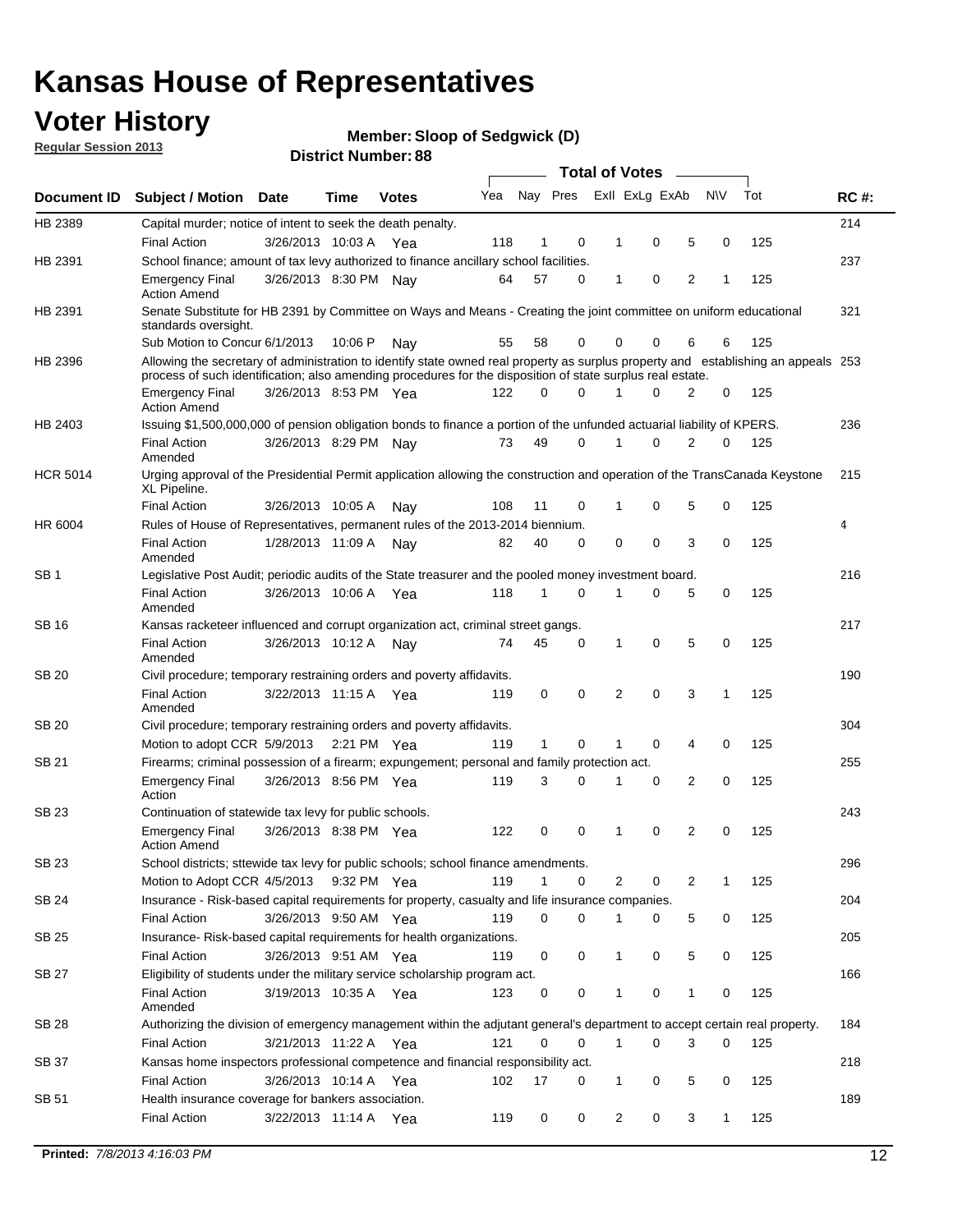## **Voter History**

**Member: Sloop of Sedgwick (D)** 

**Regular Session 2013**

|              |                                                                                                                                                                                                                                                                                                                                                                         |                       |             |              |     | <b>Total of Votes</b> |             |                |   |                |             |     |             |  |  |  |  |  |  |  |  |  |
|--------------|-------------------------------------------------------------------------------------------------------------------------------------------------------------------------------------------------------------------------------------------------------------------------------------------------------------------------------------------------------------------------|-----------------------|-------------|--------------|-----|-----------------------|-------------|----------------|---|----------------|-------------|-----|-------------|--|--|--|--|--|--|--|--|--|
| Document ID  | <b>Subject / Motion Date</b>                                                                                                                                                                                                                                                                                                                                            |                       | Time        | <b>Votes</b> | Yea | Nay Pres              |             | Exll ExLg ExAb |   |                | <b>NV</b>   | Tot | <b>RC#:</b> |  |  |  |  |  |  |  |  |  |
| SB 52        | Mortgage interest rate cap increase.                                                                                                                                                                                                                                                                                                                                    |                       |             |              |     |                       |             |                |   |                |             |     | 238         |  |  |  |  |  |  |  |  |  |
|              | <b>Emergency Final</b><br>Action                                                                                                                                                                                                                                                                                                                                        | 3/26/2013 8:32 PM Yea |             |              | 120 | 2                     | 0           |                | 0 | 2              | 0           | 125 |             |  |  |  |  |  |  |  |  |  |
| SB 56        | Transferring the recognition of county fair associations from the secretary of agriculture to the board of county<br>commissioners.                                                                                                                                                                                                                                     |                       |             |              |     |                       |             |                |   |                |             |     | 191         |  |  |  |  |  |  |  |  |  |
|              | <b>Final Action</b><br>Amended                                                                                                                                                                                                                                                                                                                                          | 3/22/2013 11:21 A     |             | Yea          | 119 | 0                     | 0           | 2              | 0 | 3              | 1           | 125 |             |  |  |  |  |  |  |  |  |  |
| SB 57        | Substitute for SB 57 by Committee on Agriculture - Agriculture; powers and duties of the department of agriculture relating to<br>poultry improvement plan and domesticated deer.                                                                                                                                                                                       |                       |             |              |     |                       |             |                |   |                |             |     | 192         |  |  |  |  |  |  |  |  |  |
|              | Final Action Sub Bill 3/22/2013 11:24 A<br>Amended                                                                                                                                                                                                                                                                                                                      |                       |             | Nav          | 79  | 40                    | 0           | 2              | 0 | 3              | 1           | 125 |             |  |  |  |  |  |  |  |  |  |
| SB 57        | Substitute for SB 57 by Committee on Agriculture - Agriculture; powers and duties of the department of agriculture relating to<br>poultry improvement plan, stockyards and domesticated deer.                                                                                                                                                                           |                       |             |              | 80  | 42                    | 0           | 1              | 0 | 2              | 0           | 125 | 262         |  |  |  |  |  |  |  |  |  |
| SB 58        | Motion to adopt CCR 4/4/2013 2:18 PM Nay<br>Sentencing for unlawful manufacturing of controlled substances.                                                                                                                                                                                                                                                             |                       |             |              |     |                       |             |                |   |                |             |     | 219         |  |  |  |  |  |  |  |  |  |
|              | <b>Final Action</b>                                                                                                                                                                                                                                                                                                                                                     | 3/26/2013 10:15 A     |             |              | 119 | 0                     | 0           | 1              | 0 | 5              | 0           | 125 |             |  |  |  |  |  |  |  |  |  |
| <b>SB 59</b> | Attorney general; reward for information.                                                                                                                                                                                                                                                                                                                               |                       |             | Yea          |     |                       |             |                |   |                |             |     | 193         |  |  |  |  |  |  |  |  |  |
|              | <b>Final Action</b>                                                                                                                                                                                                                                                                                                                                                     | 3/22/2013 11:25 A     |             |              | 119 | 0                     | 0           | 2              | 0 | 3              | 1           | 125 |             |  |  |  |  |  |  |  |  |  |
| SB 62        | Making gas pipeline safety terminology consistent with federal regulations.                                                                                                                                                                                                                                                                                             |                       |             | Yea          |     |                       |             |                |   |                |             |     | 163         |  |  |  |  |  |  |  |  |  |
|              | <b>Final Action</b>                                                                                                                                                                                                                                                                                                                                                     | 3/19/2013 10:32 A     |             | Yea          | 123 | 0                     | 0           | 1              | 0 | 1              | 0           | 125 |             |  |  |  |  |  |  |  |  |  |
| SB 63        | Elections; voting crimes, penalties and prosecution.                                                                                                                                                                                                                                                                                                                    |                       |             |              |     |                       |             |                |   |                |             |     | 246         |  |  |  |  |  |  |  |  |  |
|              | <b>Emergency Final</b><br><b>Action Amend</b>                                                                                                                                                                                                                                                                                                                           | 3/26/2013 8:42 PM Nay |             |              | 69  | 53                    | $\mathbf 0$ | 1              | 0 | $\overline{2}$ | $\mathbf 0$ | 125 |             |  |  |  |  |  |  |  |  |  |
| SB 68        | Driver's license examinations; locations.                                                                                                                                                                                                                                                                                                                               |                       |             |              |     |                       |             |                |   |                |             |     | 220         |  |  |  |  |  |  |  |  |  |
|              | <b>Final Action</b>                                                                                                                                                                                                                                                                                                                                                     | 3/26/2013 10:16 A     |             | Yea          | 116 | 3                     | 0           | 1              | 0 | 5              | 0           | 125 |             |  |  |  |  |  |  |  |  |  |
| SB 69        | Motor vehicles; vehicle registration and license plates.                                                                                                                                                                                                                                                                                                                |                       |             |              |     |                       |             |                |   |                |             |     | 167         |  |  |  |  |  |  |  |  |  |
|              | <b>Final Action</b>                                                                                                                                                                                                                                                                                                                                                     | 3/19/2013 10:37 A     |             | Yea          | 117 | 6                     | 0           | 1              | 0 | 1              | 0           | 125 |             |  |  |  |  |  |  |  |  |  |
| SB 74        | Prison-made goods act; prohibiting prisoner production of manufactured or modular homes.                                                                                                                                                                                                                                                                                |                       |             |              |     |                       |             |                |   |                |             |     | 221         |  |  |  |  |  |  |  |  |  |
|              | <b>Final Action</b>                                                                                                                                                                                                                                                                                                                                                     | 3/26/2013 10:19 A     |             | Nay          | 87  | 32                    | 0           | 1              | 0 | 5              | 0           | 125 |             |  |  |  |  |  |  |  |  |  |
| SB 75        | Record requirements and civil penalties relating to sales of plastic bulk merchandise containers.                                                                                                                                                                                                                                                                       |                       |             |              |     |                       |             |                |   |                |             |     | 222         |  |  |  |  |  |  |  |  |  |
|              | <b>Final Action</b>                                                                                                                                                                                                                                                                                                                                                     | 3/26/2013 10:21 A     |             | Yea          | 101 | 18                    | 0           | 1              | 0 | 5              | 0           | 125 |             |  |  |  |  |  |  |  |  |  |
| SB 81        | Open records; requests for criminal justice information; restriction of certain officials' information from publicly accessible<br>records.                                                                                                                                                                                                                             |                       |             |              |     |                       |             |                |   |                |             |     | 194         |  |  |  |  |  |  |  |  |  |
|              | <b>Final Action</b><br>Amended                                                                                                                                                                                                                                                                                                                                          | 3/22/2013 11:27 A     |             | Yea          | 119 | 0                     | 0           | 2              | 0 | 3              | 1           | 125 |             |  |  |  |  |  |  |  |  |  |
| <b>SB83</b>  | House Substitute for SB 83 by Committee on Taxation - Income tax deductions and modifications; severance tax; sales tax;<br>delinquent tax liabilities.                                                                                                                                                                                                                 |                       |             |              |     |                       |             |                |   |                |             |     | 187         |  |  |  |  |  |  |  |  |  |
|              | Final Action Sub Bill 3/21/2013 11:30 A                                                                                                                                                                                                                                                                                                                                 |                       |             | Nav          | 96  | 25                    | 0           | 1              | 0 | 3              | 0           | 125 |             |  |  |  |  |  |  |  |  |  |
| SB 83        | House Substitute for SB 83 by Committee on Taxation--Income tax deductions and modifications; severance tax; sales tax and 260<br>compensating use tax, preseumptions relating to nexus; property tax, exemptions, new automobile manufacturinge property;<br>taxation of watercraft; leased commercial and industrial property appeals; correction of clerical errors. |                       |             |              | 104 | 15                    | 0           | $\mathbf{1}$   | 0 | 3              | 2           | 125 |             |  |  |  |  |  |  |  |  |  |
| SB 84        | Motion to adopt CCR 4/3/2013<br>House Substitute for SB 84 by Committee on Taxation - Reduction to state income tax rates based on selected actual state                                                                                                                                                                                                                |                       | 10:35 A Nay |              |     |                       |             |                |   |                |             |     | 188         |  |  |  |  |  |  |  |  |  |
|              | general fund receipts computations; distribution of revenues from sales and compensating use tax; reduction of<br>Final Action Sub Bill 3/21/2013 11:34 A Nay                                                                                                                                                                                                           |                       |             |              | 82  | 39                    | $\Omega$    |                | 0 | 3              | $\Omega$    | 125 |             |  |  |  |  |  |  |  |  |  |
| SB 84        | Amended<br>House Substitute for SB 84 -- Reduction to state income tax rates based on selected actual state general fund receipts                                                                                                                                                                                                                                       |                       |             |              |     |                       |             |                |   |                |             |     | 317         |  |  |  |  |  |  |  |  |  |
|              | computations; reduction of itemized deductions.<br>Motion to adopt CCR 5/28/2013 2:32 PM Nav                                                                                                                                                                                                                                                                            |                       |             |              | 42  | 71                    | 0           |                | 0 | 9              | 2           | 125 |             |  |  |  |  |  |  |  |  |  |
| SB 84        | House Substitute for SB 84 -- Reduction to state income tax rates based on selected actual state general fund receipts                                                                                                                                                                                                                                                  |                       |             |              |     |                       |             |                |   |                |             |     | 319         |  |  |  |  |  |  |  |  |  |
|              | computations; reduction of itemized deductions.<br>Motion to adopt CCR 5/30/2013 9:14 PM Nay                                                                                                                                                                                                                                                                            |                       |             |              | 18  | 94                    | 0           |                | 0 | 9              | 3           | 125 |             |  |  |  |  |  |  |  |  |  |
| SB 85        | Motor vehicle insurance; providing proof of insurance by cellular phone or portable electronic device.                                                                                                                                                                                                                                                                  |                       |             |              |     |                       |             |                |   |                |             |     | 175         |  |  |  |  |  |  |  |  |  |
|              | <b>Final Action</b>                                                                                                                                                                                                                                                                                                                                                     | 3/20/2013 10:25 A Yea |             |              | 123 | 0                     | 0           |                | 0 | 1              | 0           | 125 |             |  |  |  |  |  |  |  |  |  |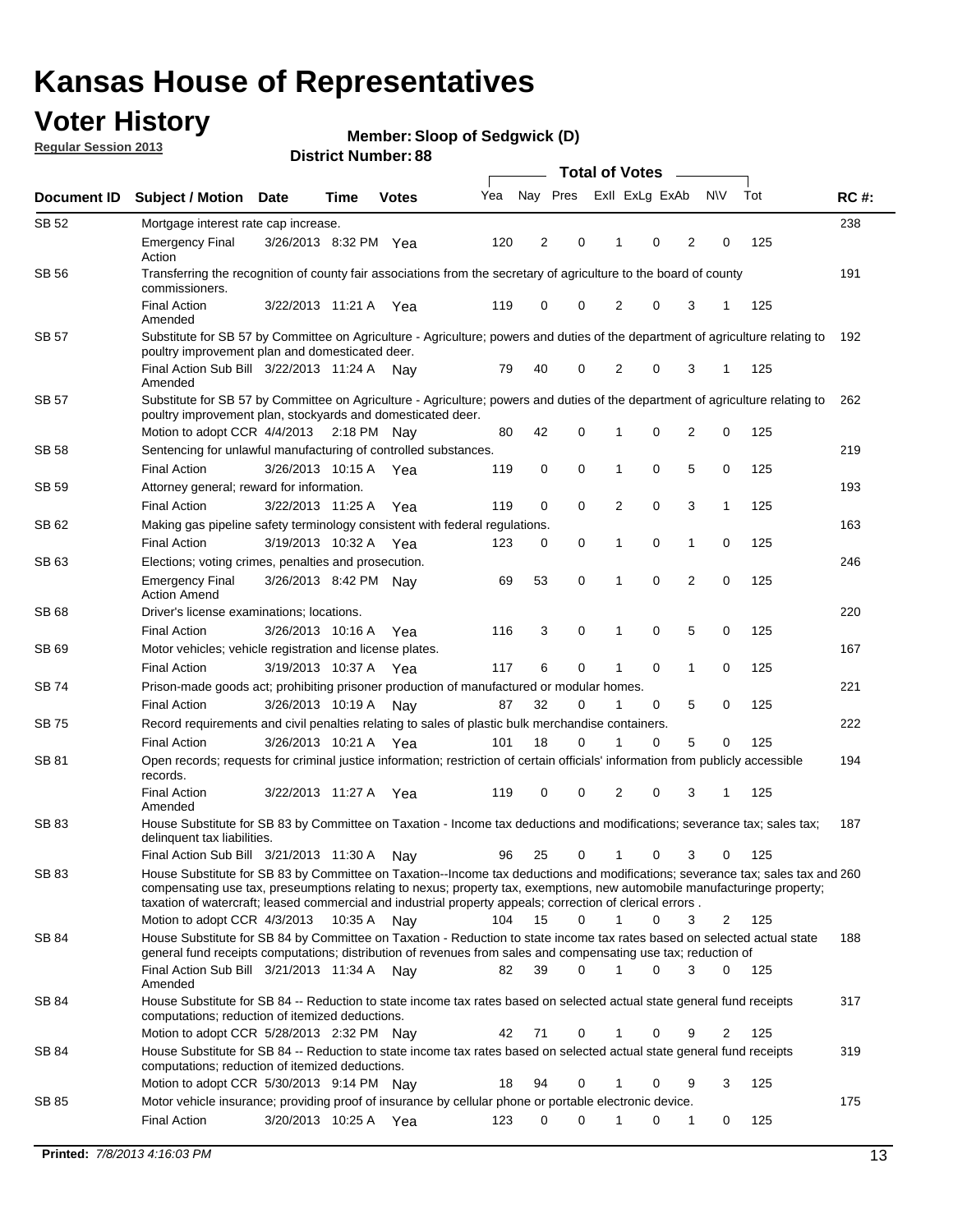## **Voter History**

**Regular Session 2013**

**Member: Sloop of Sedgwick (D)** 

| Document ID   |                                                                                                       |                                                                                            |         |              |     |                |              |   |                |                |              |     |             |  |
|---------------|-------------------------------------------------------------------------------------------------------|--------------------------------------------------------------------------------------------|---------|--------------|-----|----------------|--------------|---|----------------|----------------|--------------|-----|-------------|--|
|               | <b>Subject / Motion Date</b>                                                                          |                                                                                            | Time    | <b>Votes</b> | Yea | Nay Pres       |              |   | Exll ExLg ExAb |                | N\V          | Tot | <b>RC#:</b> |  |
| <b>SB 88</b>  | Increasing the children's advocacy center assessment fee.                                             |                                                                                            |         |              |     |                |              |   |                |                |              |     | 223         |  |
|               | <b>Final Action</b><br>Amended                                                                        | 3/26/2013 10:22 A Yea                                                                      |         |              | 118 | 1              | 0            | 1 | 0              | 5              | 0            | 125 |             |  |
| SB 96         | Motor vehicles; counties with multiple registration facilities; additional registration fee.          |                                                                                            |         |              |     |                |              |   |                |                |              |     | 224         |  |
|               | <b>Final Action</b><br>Amended                                                                        | 3/26/2013 10:24 A Yea                                                                      |         |              | 106 | 12             | 0            | 1 | 0              | 5              | 1            | 125 |             |  |
| SB 96         | Additional motor vehicle registration fees.                                                           |                                                                                            |         |              |     |                |              |   |                |                |              |     | 263         |  |
|               | Motion to adopt CCR 4/4/2013 2:21 PM Yea                                                              |                                                                                            |         |              | 114 | 8              | 0            | 1 | 0              | 2              | 0            | 125 |             |  |
| SB 102        | Requiring the state treasurer to provide a list of daily deposits to the secretary of administration. |                                                                                            |         |              |     |                |              |   |                |                |              |     | 195         |  |
|               | <b>Final Action</b><br>Amended                                                                        | 3/22/2013 11:28 A Yea                                                                      |         |              | 119 | 0              | 0            | 2 | 0              | 3              | 1            | 125 |             |  |
| SB 102        |                                                                                                       | 295<br>Enacting the second amendment protection act.                                       |         |              |     |                |              |   |                |                |              |     |             |  |
|               | Motion to Adopt CCR 4/5/2013                                                                          |                                                                                            |         | 9:20 PM Nav  | 96  | 24             | 0            | 2 | 0              | $\overline{2}$ | 1            | 125 |             |  |
| SB 111        | Establishing Native American legislative day at the capitol; awarding of high school diplomas.        |                                                                                            |         |              |     |                |              |   |                |                |              |     |             |  |
|               | <b>Emergency Final</b><br><b>Action Amend</b>                                                         | 3/26/2013 8:41 PM Yea                                                                      |         |              | 122 | 0              | 0            | 1 | 0              | 2              | 0            | 125 |             |  |
| SB 113        | Credit unions; changes in certain loan limitations.                                                   |                                                                                            |         |              |     |                |              |   |                |                |              |     | 234         |  |
|               | <b>Emergency Final</b><br>Action                                                                      | 3/26/2013 8:25 PM Yea                                                                      |         |              | 122 | 0              | 0            | 1 | 0              | 2              | 0            | 125 |             |  |
| SB 118        | Relating to law enforcement reporting and investigation of missing persons.                           |                                                                                            |         |              |     |                |              |   |                |                |              |     | 225         |  |
|               | <b>Final Action</b>                                                                                   | 3/26/2013 10:25 A Yea                                                                      |         |              | 119 | 0              | 0            | 1 | 0              | 5              | 0            | 125 |             |  |
| SB 120        | Enacting the Kansas farmers' market promotion act.                                                    |                                                                                            |         |              |     |                |              |   |                |                |              |     | 196         |  |
|               | <b>Final Action</b><br>Amended                                                                        | 3/22/2013 11:31 A Nav                                                                      |         |              | 68  | 51             | 0            | 2 | $\mathbf 0$    | 3              | 1            | 125 |             |  |
| SB 122        | Kansas administrative procedure act; service of order or notice.                                      |                                                                                            |         |              |     |                |              |   |                |                |              |     | 226         |  |
|               | <b>Final Action</b><br>Amended                                                                        | 3/26/2013 10:26 A                                                                          |         | Yea          | 119 | 0              | 0            | 1 | $\mathbf 0$    | 5              | 0            | 125 |             |  |
| SB 122        | Elections; unauthorized voting disclosures.                                                           |                                                                                            |         |              |     |                |              |   |                |                |              |     |             |  |
|               |                                                                                                       | 2<br>0<br>2<br>Motion to Adopt CCR 4/5/2013<br>89<br>31<br>0<br>1<br>125<br>6:23 PM<br>Nav |         |              |     |                |              |   |                |                |              |     |             |  |
| SB 124        | Amending the Kansas restraint of trade act.                                                           |                                                                                            |         |              |     |                |              |   |                |                |              |     | 227         |  |
|               | <b>Final Action</b><br>Amended                                                                        | 3/26/2013 10:27 A                                                                          |         | Yea          | 116 | $\overline{2}$ | 1            | 1 | 0              | 5              | 0            | 125 |             |  |
| SB 124        | Amending the Kansas restraint of trade act.                                                           |                                                                                            |         |              |     |                |              |   |                |                |              |     | 273         |  |
|               | Motion to Adopt CCR 4/5/2013                                                                          |                                                                                            | 11:06 A | Nav          | 97  | 23             | 0            | 2 | 0              | 2              | $\mathbf{1}$ | 125 |             |  |
| <b>SB 128</b> | Career technical education incentive program amendments.                                              |                                                                                            |         |              |     |                |              |   |                |                |              |     | 168         |  |
|               | <b>Final Action</b><br>Amended                                                                        | 3/19/2013 10:39 A                                                                          |         | Yea          | 123 | 0              | 0            | 1 | 0              | 1              | 0            | 125 |             |  |
| <b>SB 129</b> | Bank commissioner; certain fees and hearing costs.                                                    |                                                                                            |         |              |     |                |              |   |                |                |              |     | 254         |  |
|               | <b>Emergency Final</b><br><b>Action Amend</b>                                                         | 3/26/2013 8:55 PM Yea                                                                      |         |              | 110 | 12             | 0            | 1 | 0              | 2              | 0            | 125 |             |  |
| SB 129        | Mortgage interest rate cap increase.                                                                  |                                                                                            |         |              |     |                |              |   |                |                |              |     | 272         |  |
|               | Motion to Adopt CCR 4/5/2013                                                                          |                                                                                            | 10:42 A | Yea          | 121 | 0              | 0            | 2 | 0              | $\overline{c}$ | 0            | 125 |             |  |
| SB 135        | Transferring boiler inspection duties from the department of labor to the state fire marshal.         |                                                                                            |         |              |     |                |              |   |                |                |              |     | 228         |  |
|               | <b>Final Action</b>                                                                                   | 3/26/2013 10:28 A Yea                                                                      |         |              | 114 | 5              | 0            | 1 | 0              | 5              | 0            | 125 |             |  |
| SB 136        | Providing veterans designation on driver's licenses and nondriver identification cards.               |                                                                                            |         |              |     |                |              |   |                |                |              |     | 244         |  |
|               | <b>Emergency Final</b><br><b>Action Amend</b>                                                         | 3/26/2013 8:39 PM Yea                                                                      |         |              | 119 | 3              | 0            | 1 | 0              | $\overline{c}$ | 0            | 125 |             |  |
| SB 139        | Kansas money transmitter act.                                                                         |                                                                                            |         |              |     |                |              |   |                |                |              |     | 229         |  |
|               | <b>Final Action</b>                                                                                   | 3/26/2013 10:30 A                                                                          |         | Yea          | 117 | $\mathbf{1}$   | $\mathbf{1}$ | 1 | 0              | 5              | 0            | 125 |             |  |
| SB 142        | Abortion; concerning civil actions related to abortion.                                               |                                                                                            |         |              |     |                |              |   |                |                |              |     | 241         |  |
|               | <b>Emergency Final</b><br>Action                                                                      | 3/26/2013 8:36 PM Nay                                                                      |         |              | 89  | 33             | 0            | 1 | 0              | 2              | 0            | 125 |             |  |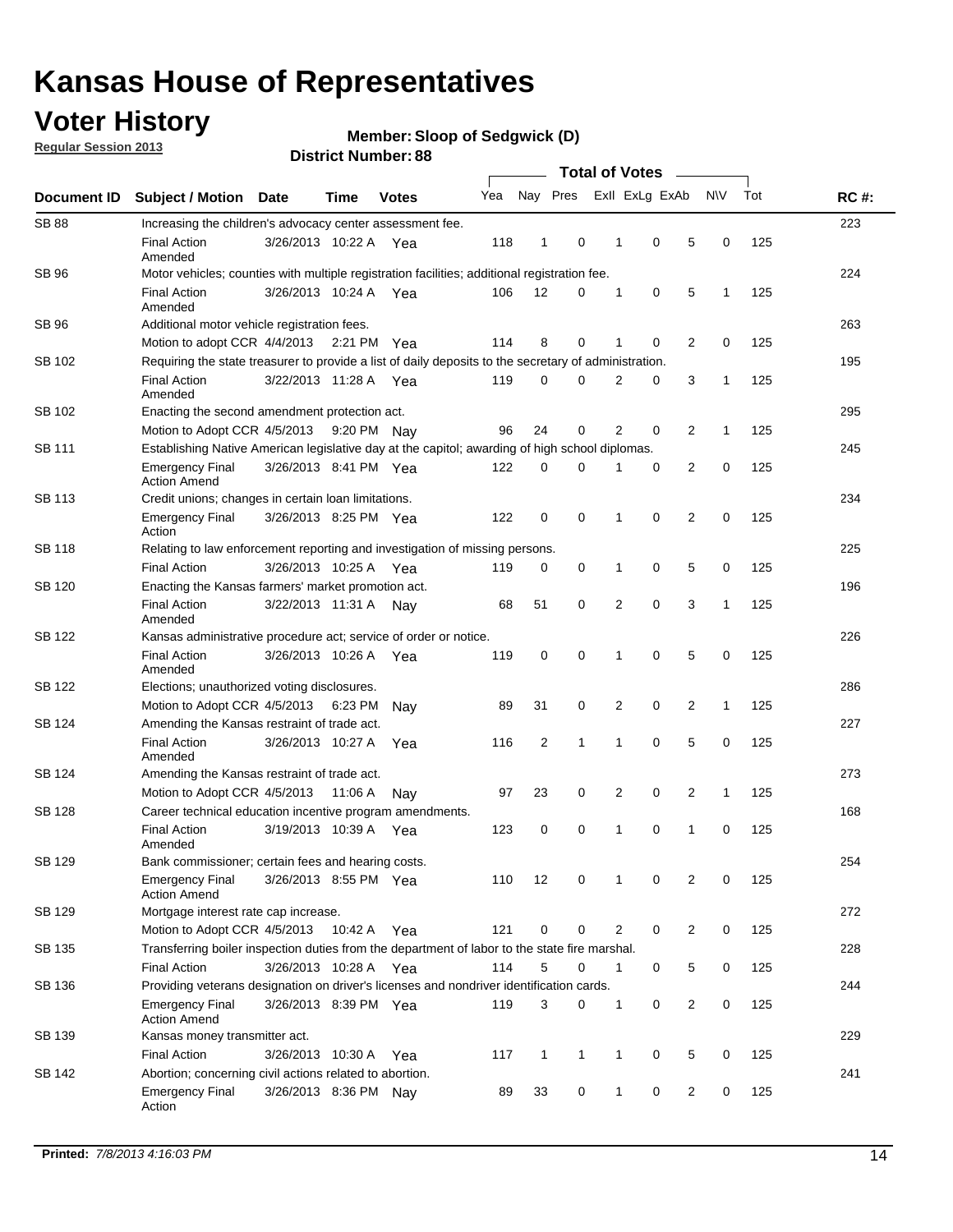## **Voter History**

**Member: Sloop of Sedgwick (D)** 

**Regular Session 2013**

| Document ID     |                                                                                                                                                                                                       |                                                                                      |             |              |     |          | <b>Total of Votes</b> |   |                | $\sim$         |           |     | <b>RC#:</b> |
|-----------------|-------------------------------------------------------------------------------------------------------------------------------------------------------------------------------------------------------|--------------------------------------------------------------------------------------|-------------|--------------|-----|----------|-----------------------|---|----------------|----------------|-----------|-----|-------------|
|                 | <b>Subject / Motion Date</b>                                                                                                                                                                          |                                                                                      | Time        | <b>Votes</b> | Yea | Nay Pres |                       |   | Exll ExLg ExAb |                | <b>NV</b> | Tot |             |
| <b>SB 149</b>   | 239<br>Drug screening for recipients of cash assistance and unemployment benefits.                                                                                                                    |                                                                                      |             |              |     |          |                       |   |                |                |           |     |             |
|                 | <b>Emergency Final</b><br><b>Action Amend</b>                                                                                                                                                         | 3/26/2013 8:33 PM Nav                                                                |             |              | 106 | 16       | 0                     | 1 | 0              | 2              | 0         | 125 |             |
| SB 164          | Relating to the director of vehicles regulating providers of motor vehicle functions.                                                                                                                 |                                                                                      |             |              |     |          |                       |   |                |                |           |     | 247         |
|                 | <b>Emergency Final</b><br><b>Action Amend</b>                                                                                                                                                         | 3/26/2013 8:43 PM Yea                                                                |             |              | 117 | 5        | 0                     | 1 | 0              | 2              | 0         | 125 |             |
| SB 164          | Relating to the director of vehicles regulating providers of motor vehicle functions.                                                                                                                 |                                                                                      |             |              |     |          |                       |   |                |                |           |     | 268         |
|                 | Motion to adopt CCR 4/4/2013                                                                                                                                                                          |                                                                                      | 5:32 PM Nay |              | 111 | 9        | 0                     | 1 | 0              | 2              | 2         | 125 |             |
| SB 166          | Insurers supervision, rehabilitation and liquidation act; derivatives.                                                                                                                                |                                                                                      |             |              |     |          |                       |   |                |                |           |     | 206         |
|                 | <b>Final Action</b>                                                                                                                                                                                   | 3/26/2013 9:52 AM Yea                                                                |             |              | 119 | 0        | 0                     | 1 | 0              | 5              | 0         | 125 |             |
| SB 168          | Limiting nuisance actions against certain agricultural activities.                                                                                                                                    |                                                                                      |             |              |     |          |                       |   |                |                |           |     | 169         |
|                 | <b>Final Action</b><br>Amended                                                                                                                                                                        | 3/19/2013 10:40 A Nay                                                                |             |              | 111 | 12       | 0                     | 1 | $\mathbf 0$    | 1              | 0         | 125 |             |
| SB 168          | Limiting nuisance actions against certain agricultural activities.                                                                                                                                    |                                                                                      |             |              |     |          |                       |   |                |                |           |     | 264         |
|                 | Motion to adopt CCR 4/4/2013                                                                                                                                                                          |                                                                                      | 2:30 PM Nay |              | 110 | 12       | 0                     | 1 | 0              | 2              | 0         | 125 |             |
| <b>SB 171</b>   | School districts; amendments to Kansas uniform financial accounting and reporting act.                                                                                                                |                                                                                      |             |              |     |          |                       |   |                |                |           |     | 248         |
|                 | <b>Emergency Final</b><br><b>Action Amend</b>                                                                                                                                                         | 3/26/2013 8:44 PM Yea                                                                |             |              | 122 | 0        | 0                     | 1 | 0              | 2              | 0         | 125 |             |
| SB 171          | School districts; amendments to Kansas uniform financial accounting and reporting act.                                                                                                                |                                                                                      |             |              |     |          |                       |   |                |                |           |     | 285         |
|                 |                                                                                                                                                                                                       | Motion to Adopt CCR 4/5/2013 6:19 PM Nay<br>57<br>2<br>0<br>2<br>125<br>63<br>0<br>1 |             |              |     |          |                       |   |                |                |           |     |             |
| SB 171          | Appropriations for FY 2013, FY 2014, FY 2015, FY 2016, FY 2017 and FY 2018 for various state agencies; capital<br>improvement projects; claims against the state.                                     |                                                                                      |             |              |     |          |                       |   |                |                |           | 320 |             |
|                 | Motion to adopt CCR 6/1/2013 4:30 PM Nay                                                                                                                                                              |                                                                                      |             |              | 63  | 51       | 0                     | 0 | 0              | 8              | 3         | 125 |             |
| SB 187          | Establishing the workers compensation and employment security boards nominating committee; administrative law judge<br>appointment; workers compensation appeals board.                               |                                                                                      |             |              |     |          |                       |   |                |                |           |     | 242         |
|                 | <b>Emergency Final</b><br><b>Action Amend</b>                                                                                                                                                         | 3/26/2013 8:37 PM Nav                                                                |             |              | 88  | 34       | 0                     | 1 | 0              | 2              | 0         | 125 |             |
| SB 187          | Amending workers compensation law provisions; establishing the workers compensation and employment security boards<br>nominating committee; notice requirements; workplace health and safety program. |                                                                                      |             |              |     |          |                       |   |                |                |           |     | 274         |
|                 | Motion to Adopt CCR 4/5/2013 11:26 A Nay                                                                                                                                                              |                                                                                      |             |              | 89  | 31       | 0                     | 2 | 0              | 3              | 0         | 125 |             |
| SB 199          | University of Kansas medical center; midwest center for stem cell therapy.                                                                                                                            |                                                                                      |             |              |     |          |                       |   |                |                |           |     | 235         |
|                 | <b>Emergency Final</b><br><b>Action Amend</b>                                                                                                                                                         | 3/26/2013 8:26 PM Nav                                                                |             |              | 90  | 32       | 0                     | 1 | 0              | 2              | 0         | 125 |             |
| SB 199          | Health care; stem cell therapy and unused medications.                                                                                                                                                |                                                                                      |             |              |     |          |                       |   |                |                |           |     | 290         |
|                 | Motion to Adopt CCR 4/5/2013                                                                                                                                                                          |                                                                                      | 7:52 PM Nay |              | 90  | 30       | 0                     | 2 | 0              | $\overline{2}$ | 1         | 125 |             |
| SB 216          | Allowing a public building commission to acquire land for a municipal university similar to what such commission is currently<br>allowed to do for any state university.                              |                                                                                      |             |              |     |          |                       |   |                |                |           | 185 |             |
|                 | <b>Final Action</b>                                                                                                                                                                                   | 3/21/2013 11:23 A                                                                    |             | Yea          | 121 | 0        | 0                     | 1 | 0              | 3              | 0         | 125 |             |
| SB 246          | Reconciling amendments to certain statutes.                                                                                                                                                           |                                                                                      |             |              |     |          |                       |   |                |                |           |     | 315         |
|                 | <b>Emergency Final</b><br>Action                                                                                                                                                                      | 5/23/2013 2:14 PM Yea                                                                |             |              | 111 | 0        | 0                     | 1 | 0              | 8              | 5         | 125 |             |
| <b>SCR 1604</b> | Joint rules for the Senate and House of Representatives, 2013-2014.                                                                                                                                   |                                                                                      |             |              |     |          |                       |   |                |                |           |     | 5           |
|                 | <b>Final Action</b><br>Amended                                                                                                                                                                        | 1/28/2013 11:12 A Nay                                                                |             |              | 81  | 41       | 0                     | 0 | 0              | 3              | 0         | 125 |             |
| <b>SCR 1606</b> | Honoring pregnancy maintenance resource centers.                                                                                                                                                      |                                                                                      |             |              |     |          |                       |   |                |                |           |     | 240         |
|                 | Emergency Final<br>Action                                                                                                                                                                             | 3/26/2013 8:34 PM Yea                                                                |             |              | 122 | 0        | 0                     | 1 | 0              | 2              | 0         | 125 |             |